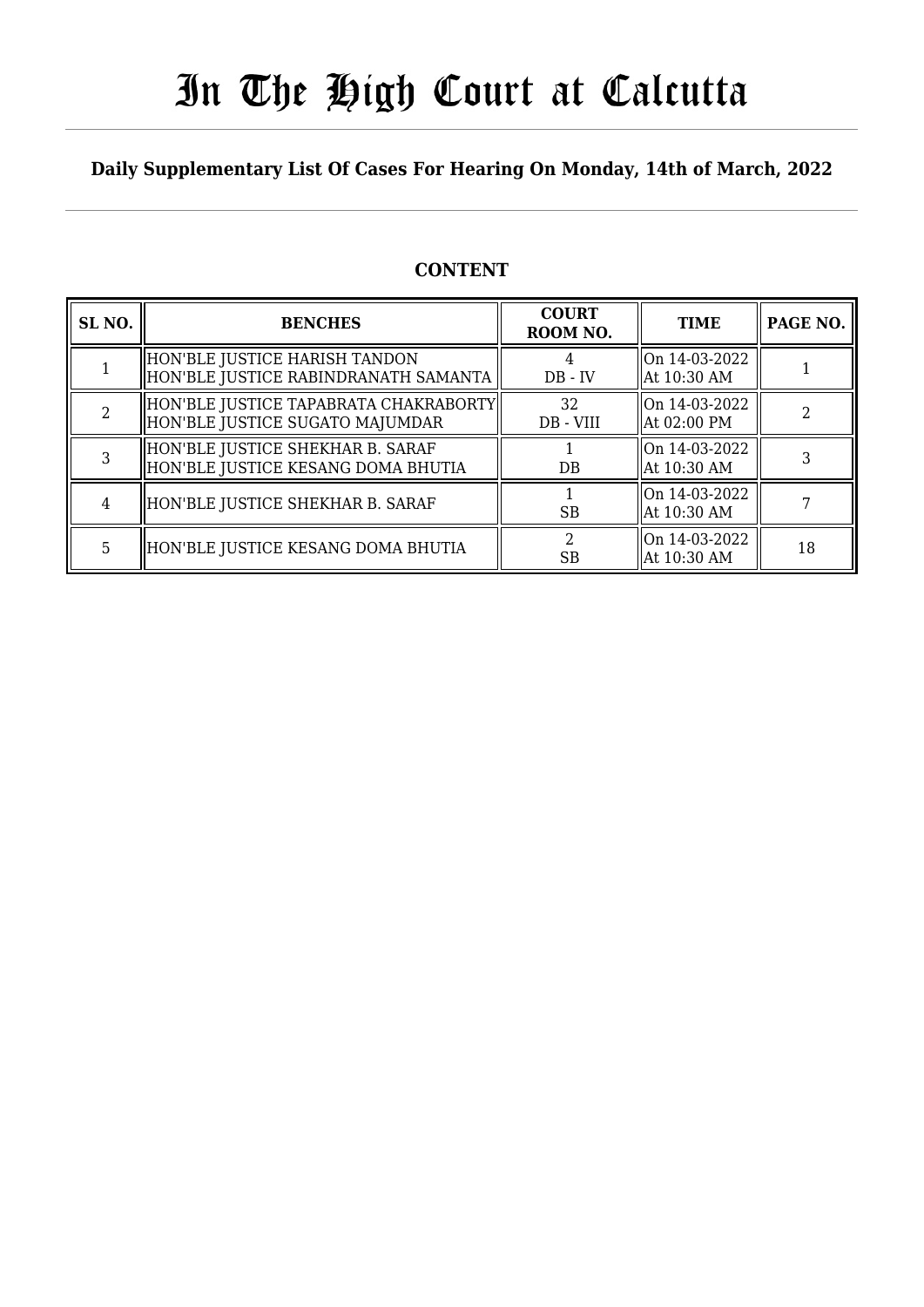

## Calcutta High Court **In The Circuit Bench at Port Blair Appellate Side**

**DAILY CAUSELIST For Monday The 14th March 2022**

**COURT NO. 4**

**DIVISION BENCH (DB - IV)**

**AT 10:30 AM**

**HON'BLE JUSTICE HARISH TANDON HON'BLE JUSTICE RABINDRANATH SAMANTA (VIA VIDEO CONFERENCE)**

**FROM PRINCIPAL BENCH**

#### **MOTION**

1 WP.CT/192/2021 SHIBSHANKAR BISWAS AND ANR VS UNION OF INDIA AND ORS. PHATICK DAS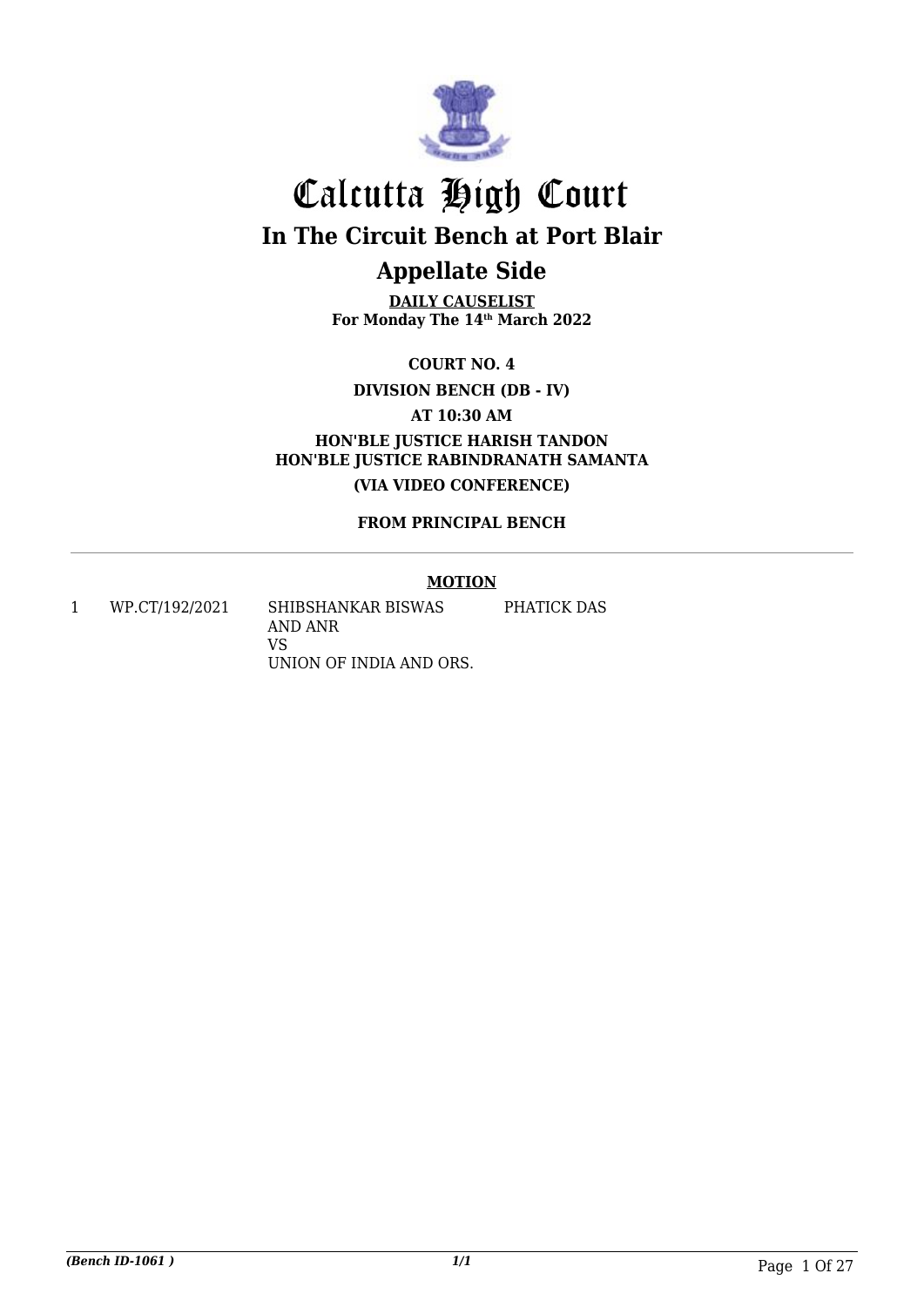

## Calcutta High Court **In The Circuit Bench at Port Blair**

## **Appellate Side**

**DAILY CAUSELIST For Monday The 14th March 2022**

**COURT NO. 32**

**DIVISION BENCH (DB - VIII)**

**AT 2:00 PM**

**HON'BLE JUSTICE TAPABRATA CHAKRABORTY HON'BLE JUSTICE SUGATO MAJUMDAR**

**(VIA VIDEO CONFERENCE)**

**FROM PRINCIPAL BENCH**

#### **APPLICATION FOR ANTICIPATORY BAIL**

1 CRM(A)/1/2022 PRADEEP RAM VS THE STATE (U.T. OF ANDAMAN AND NICOBAR ISLANDS)

ALISHAM VENKATESH

#### **BAIL APPLICATION**

2 CRM(DB)/2/2022 BAPON DAS VS THE STATE (UT OF ANDAMAN AND NICOBAR ISLAN) NIRAJ GUPTA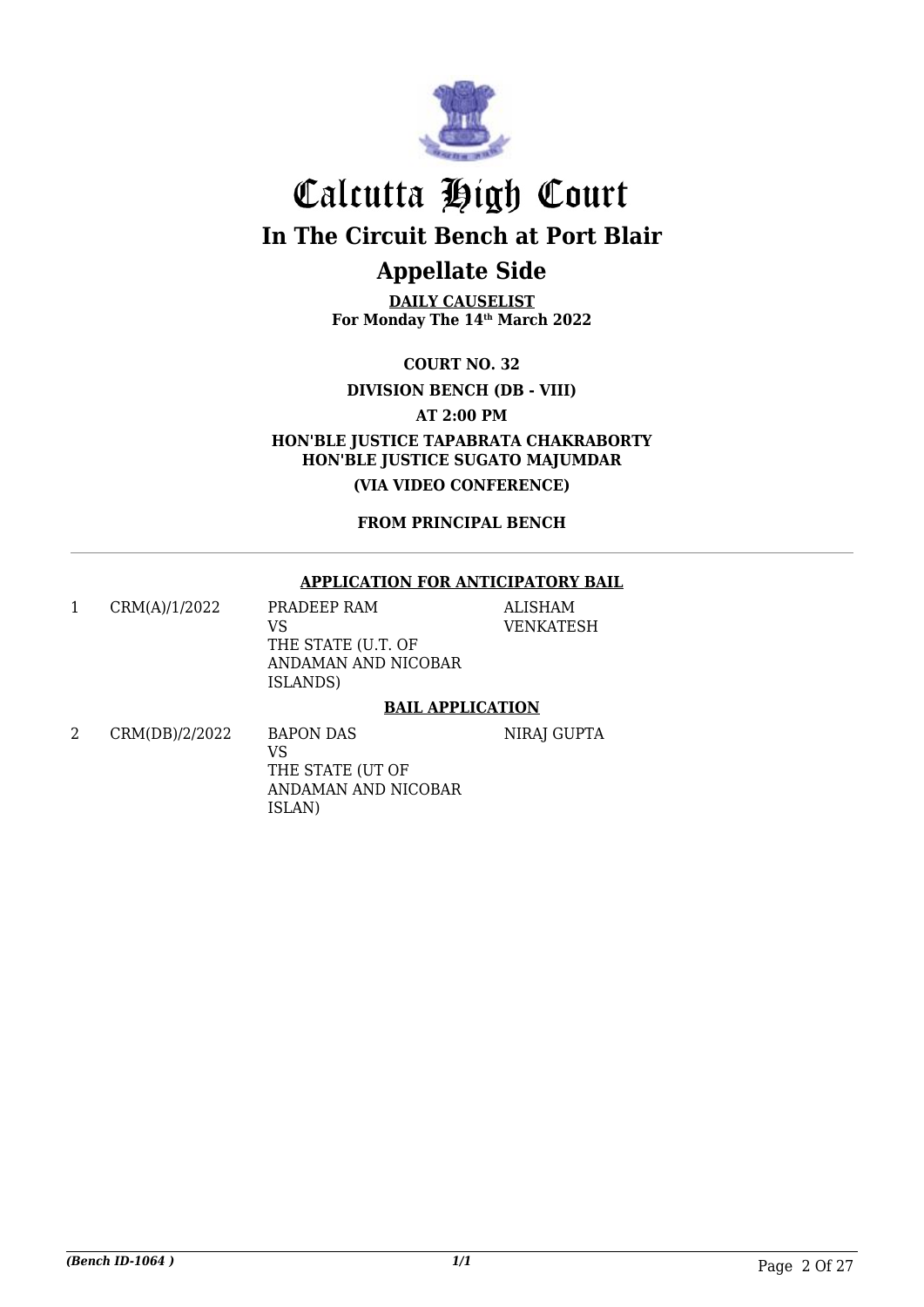

## Calcutta High Court

**In The Circuit Bench at Port Blair**

### **Appellate Side**

**DAILY CAUSELIST For Monday The 14th March 2022**

#### **COURT NO. 1**

#### **DIVISION BENCH (DB)**

#### **AT 10:30 AM**

#### **HON'BLE JUSTICE SHEKHAR B. SARAF HON'BLE JUSTICE KESANG DOMA BHUTIA**

#### **MOTION**

| 1 | WP.CT/168/2021    | THE LIEUTENANT<br><b>GOVERNOR AND ORS.</b><br><b>VS</b><br><b>PUSPA RANI BISWAS</b><br>(SASMAL) AND ANR. | <b>SHATADRU</b><br>CHAKRABORTY,<br>RAMENDU AGARWAL |                                     |
|---|-------------------|----------------------------------------------------------------------------------------------------------|----------------------------------------------------|-------------------------------------|
| 2 | WP.CT/186/2021    | THE LIEUTENANT<br><b>GOVERNOR AND OTHERS</b><br><b>VS</b><br>MRS. RAJINI DEVI (TEWARI)                   | <b>SHATADRU</b><br>CHAKRABORTY,<br>RAMENDU AGARWAL | RAJINDER SINGH                      |
| 3 | WP.CT/187/2021    | THE LIEUTENANT<br><b>GOVERNOR AND OTHERS</b><br><b>VS</b><br>P. HUSSAIN AND OTHERS                       | <b>SHATADRU</b><br>CHAKRABORTY,<br>RAMENDU AGARWAL | <b>GOPALA BINNU</b><br><b>KUMAR</b> |
| 4 | WP.CT/191/2021    | <b>VIJAY PRASAD</b><br><b>VS</b><br>THE LIEUTENANT<br><b>GOVERNOR AND OTHERS</b>                         | <b>ANANDA HALDER</b>                               |                                     |
|   |                   | <b>APPLICATION</b>                                                                                       |                                                    |                                     |
| 5 | RVW/1/2021        | THE DIRECTOR GENERAL OF<br><b>POLICE</b><br><b>VS</b><br>M/S A.R.MARINE WORKS                            | <b>KRISHNA RAO</b>                                 |                                     |
|   | IA NO: CAN/1/2021 |                                                                                                          |                                                    |                                     |
| 6 | FAT/3/2021        | U.V.ANUMOD<br><b>VS</b><br>T.RAJITHA KUMARI                                                              | K.M.B.JAYAPAL                                      |                                     |
| 7 | CRA/6/2021        | KARTHICK MONDAL<br><b>VS</b><br>THE STATE                                                                | D.ILANGO                                           |                                     |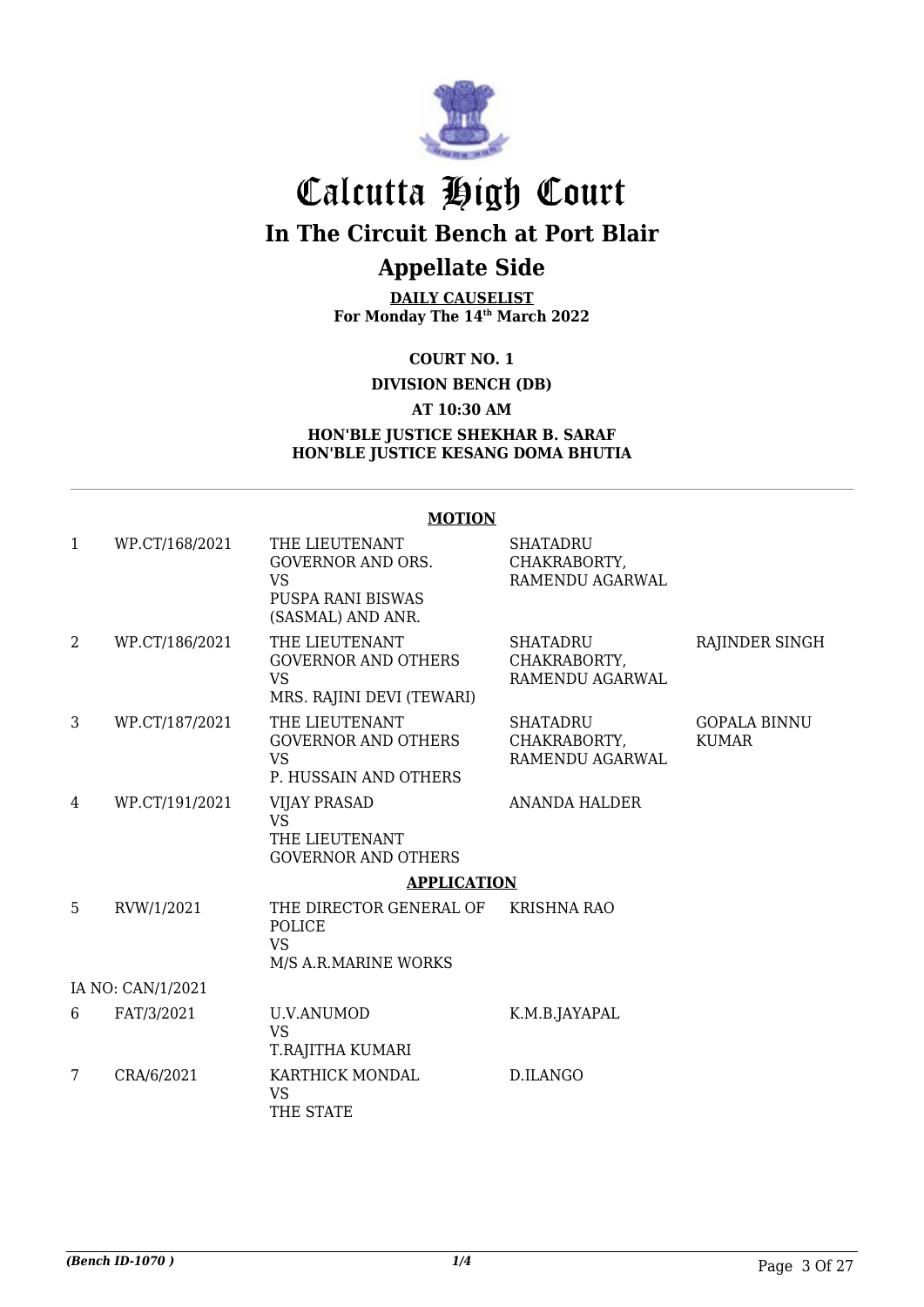| 8  | CRA/17/2021                               | THE STATE<br><b>VS</b><br><b>DEEPAK BISWAS</b>                                                           | A.S. ZINU                              |                  |
|----|-------------------------------------------|----------------------------------------------------------------------------------------------------------|----------------------------------------|------------------|
|    | IA NO: CRAN/1/2021                        |                                                                                                          |                                        |                  |
| 9  | MA/19/2021                                | M/S HINDUSTAN TRADERS<br><b>VS</b><br>THE ASSISTANT PROVIDENT<br>FUND COMMISSIONER AND<br><b>ANOTHER</b> | <b>G.BINNU KUMAR</b>                   | V.D.SIVABALAN    |
|    | IA NO: CAN/2/2021, CAN/3/2021, CAN/1/2021 |                                                                                                          |                                        |                  |
| 10 | MA/26/2021<br>IN WP 212/2021              | THE ANDAMAN AND<br>NICOBAR ADMINISTRATION<br>AND OTHERS<br><b>VS</b><br>SHAJAN T.OOMMEN                  | S.CHAKRABORTY,<br>RAMENDU AGARWAL      | DEEP CHAIM KABIR |
|    | IA NO: CAN/2/2021, CAN/1/2021             |                                                                                                          |                                        |                  |
| 11 | FAT/1/2022                                | <b>SANTOSH</b><br><b>VS</b><br>KAVITA SHARMA                                                             | K.SABIR                                |                  |
| 12 | FMA/1/2022                                | SUNIL CHANDRA TAKHUR<br><b>VS</b><br>SANTI SUDHA SINGH                                                   | N.A.KHAN                               |                  |
|    | IA NO: CAN/1/2022, CAN/2/2022             |                                                                                                          |                                        |                  |
| 13 | MA/1/2022                                 | SUSHEEL DIXIT AND ANR.<br><b>VS</b><br>THE DIRECTOR (RURAL<br>DEVELOPMENT/PANCHAYAT)<br>AND ORS.         | <b>GOPALA BINNU</b><br><b>KUMAR</b>    |                  |
|    | IA NO: CAN/1/2022, CAN/2/2022             |                                                                                                          |                                        |                  |
| 14 | FMA/2/2022                                | <b>LAXMI NARAYAN</b><br><b>VS</b><br>HARBANS KAUR AND<br><b>OTHERS</b>                                   | KMB JAYAPAL, G.MINI                    |                  |
|    | IA NO: CAN/1/2022                         |                                                                                                          |                                        |                  |
| 15 | FMA/3/2022                                | LAXMI NARAYAN<br><b>VS</b><br>HARBANS KAUR AND<br><b>OTHERS</b>                                          | KMB JAYAPAL, G.MINI                    |                  |
|    | IA NO: CAN/1/2022                         |                                                                                                          |                                        |                  |
|    |                                           | <b>FOR ORDERS</b>                                                                                        |                                        |                  |
| 16 | WPA/384/2015                              | SUMITRA GHOSAL AND<br><b>OTHERS</b><br><b>VS</b><br>THE DIRECTOR GENERAL OF<br>POLICE AND OTHERS         | SHYAMALI GANGULY,<br>N.A.KHAN, K.SABIR |                  |
|    | IA NO: CAN/1/2018                         |                                                                                                          |                                        |                  |

#### **ORDER XLI RULE II**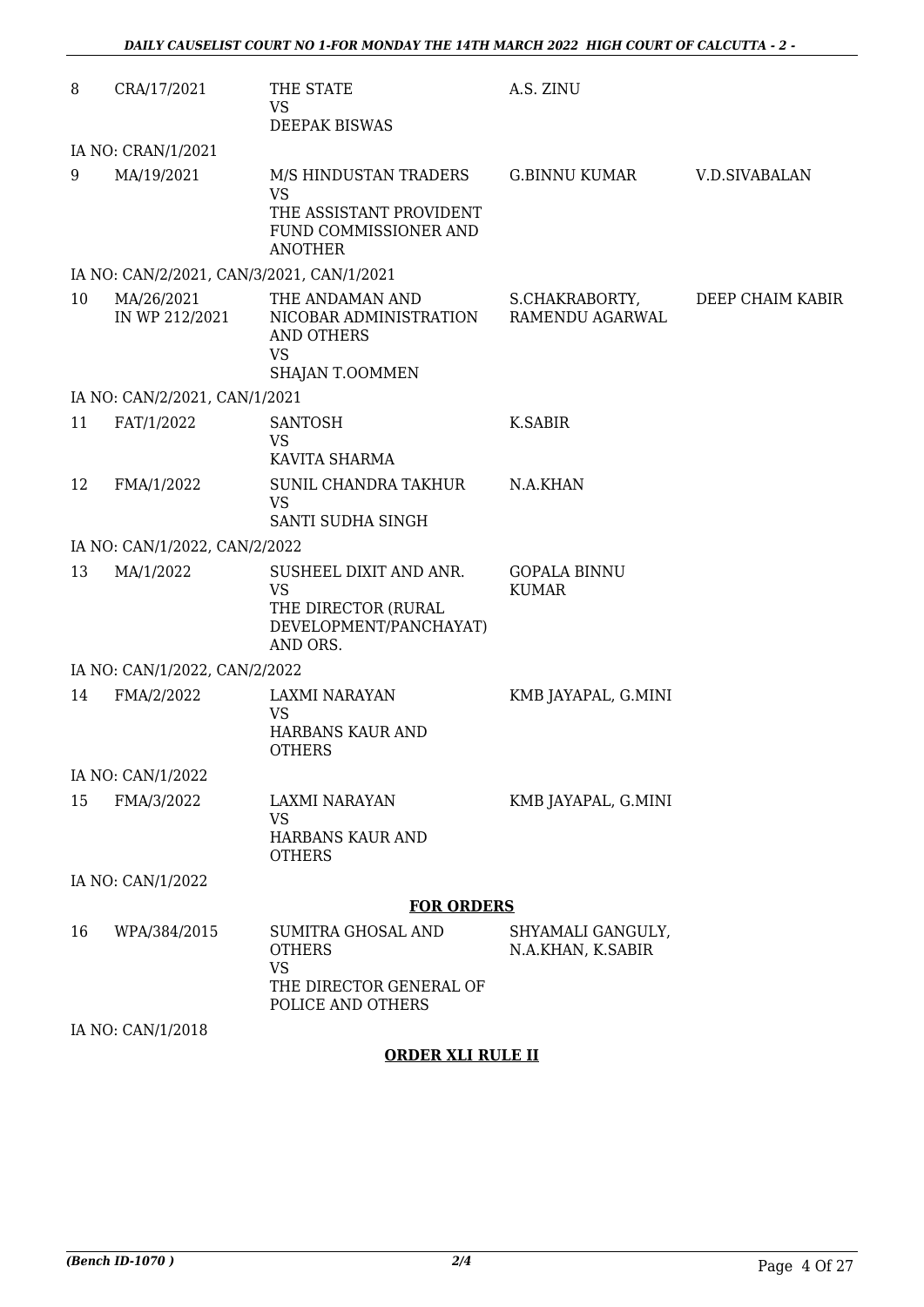| 17 | SAT/8/2021         | RANI BALA MISTRY AND<br>ANR.<br><b>VS</b><br>HAREKRISHNA MONDAL<br><b>AND OTHERS</b>                                      | K. VIJAY KUMAR                            |                                                            |
|----|--------------------|---------------------------------------------------------------------------------------------------------------------------|-------------------------------------------|------------------------------------------------------------|
|    |                    | <b>FOR HEARING</b>                                                                                                        |                                           |                                                            |
| 18 | FA/1/2019          | <b>ASHIM NANDI</b><br><b>VS</b><br><b>RINA BEPARI</b>                                                                     | <b>ANJILI NAG</b>                         | <b>DOLLY SARKAR</b>                                        |
| 19 | CRA/7/2019         | THE STATE<br><b>VS</b><br>A.MOHAN @ VELU                                                                                  | <b>SUMIT KARMAKAR</b>                     | RAKESH PAL<br>GOBIND,<br>S.C.MISHRA                        |
|    | IA NO: CRAN/1/2021 |                                                                                                                           |                                           |                                                            |
| 20 | WP.CT/90/2019      | <b>SELVARAJ RAJU</b><br><b>VS</b><br>UNION OF INDIA AND ORS.                                                              | <b>K.SABIR</b>                            | S.CHAKRABORTY,<br><b>RAMENDU</b><br><b>AGARWAL</b>         |
| 21 | CRA/2/2020         | SHYAMA KANTO BISWAS<br><b>VS</b><br>THE STATE                                                                             | D.ILANGO                                  | A.S.ZINU                                                   |
| 22 | FAT/3/2020         | <b>A.SELVAKUMAR</b><br><b>VS</b><br>S.BHUVANESHWARI                                                                       | K.M.B.JAYAPAL                             | A.K.CHAKRABORTHY                                           |
| 23 | MA/9/2020          | THE HON'BLE LT.<br><b>GOVERNOR AND ORS.</b><br><b>VS</b><br>ANDAMAN SARVAJANIK<br>NIRMAN VIBAGH MAZDOOR<br>SANGH AND ORS. | MEGHAJIT<br>MUKHERJEE,<br>RAMENDU AGARWAL | <b>GOPALA BINNU</b><br><b>KUMAR</b>                        |
|    | wt24 MA/10/2020    | THE GENERAL MANAGER<br><b>VS</b><br><b>R.ALANGARAM AND SONS</b><br>AND ORS.                                               | <b>ANJILI NAG</b>                         | <b>GOPALA BINNU</b><br><b>KUMAR</b>                        |
|    | wt25 WPA/133/2020  | <b>BARATANG FOREST</b><br>WORKER'S UNION AND ANR.<br><b>VS</b><br>UNION OF INDIA AND 05<br>ORS.                           | <b>GOPALA BINNU</b><br><b>KUMAR</b>       | MEGHAJIT<br>MUKHERJEE,<br><b>RAMENDU</b><br><b>AGARWAL</b> |
|    | wt26 WPA/162/2019  | THE DEPUTY CONSERVATOR<br>OF FORESTS<br><b>VS</b><br>P.TATA RAO AND OTHERS                                                | MEGHAJIT<br>MUKHERJEE,<br>RAMENDU AGARWAL | <b>GOPALA BINNU</b><br><b>KUMAR</b>                        |
| 27 | MA/34/2020         | THE LIEUTENANT<br><b>GOVERNOR AND ORS.</b><br><b>VS</b><br>CAPT. ALAGURAJ AND ORS.                                        | RAMENDU AGARWAL                           | <b>ANJILI NAG</b>                                          |
|    | IA NO: CAN/1/2021  |                                                                                                                           |                                           |                                                            |
| 28 | WPA(P)/82/2020     | P.KANNAN<br><b>VS</b><br>THE LIEUTENANT<br>GOVERNOR AND ORS.                                                              | K.M.B JAYAPAL                             | S.CHAKRABORTY,<br>RAMENDU<br><b>AGARWAL</b>                |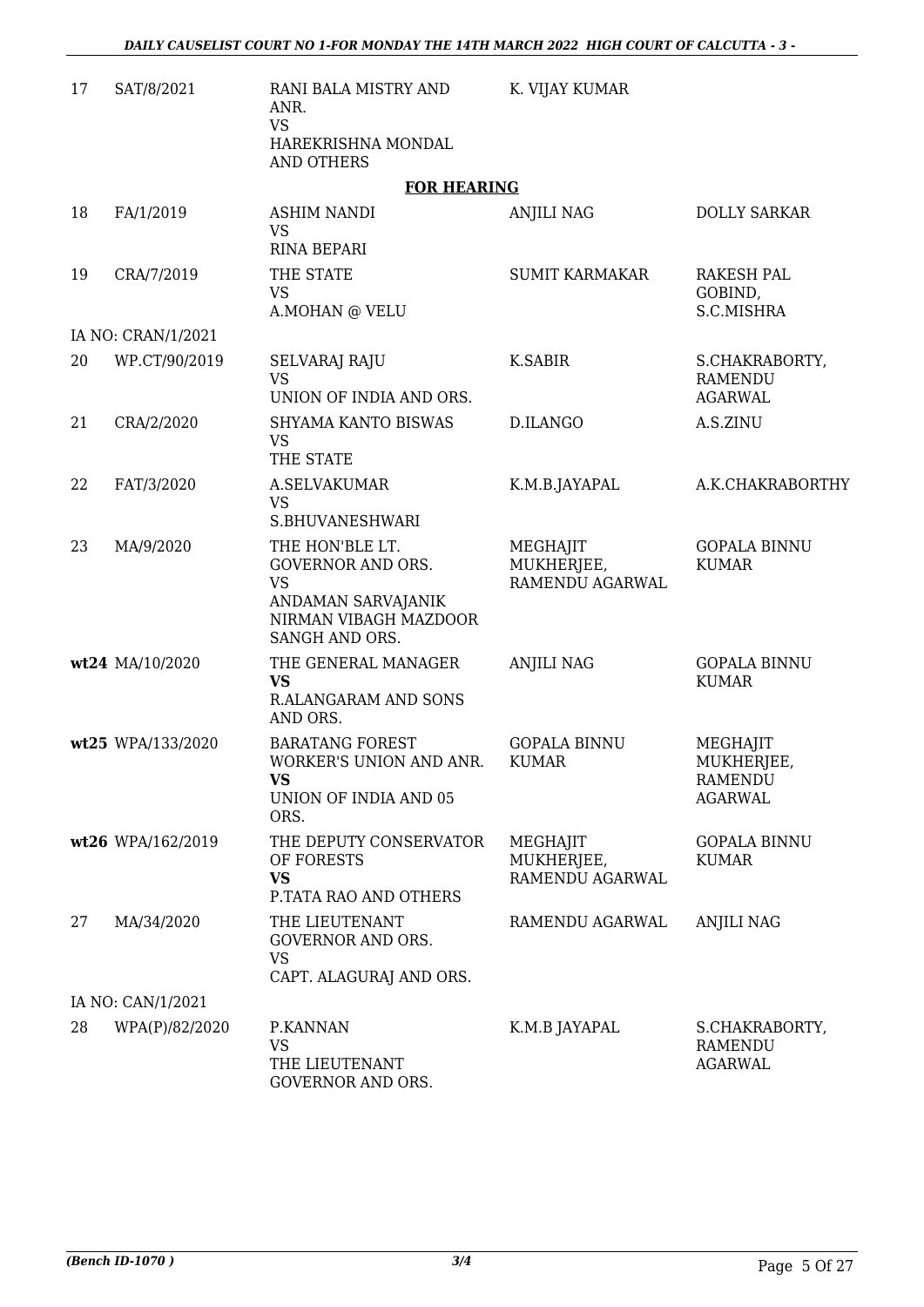| 29 | CRA/226/2020                  | <b>GOPAL BAROI @ ABHIR</b><br><b>BAROI</b><br><b>VS</b><br>THE STATE          | D.ILANGO             | A.S.ZINU                                                                       |
|----|-------------------------------|-------------------------------------------------------------------------------|----------------------|--------------------------------------------------------------------------------|
|    | IA NO: CRAN/1/2021            |                                                                               |                      |                                                                                |
| 30 | FAT/1/2021                    | RAM CHANDER<br><b>VS</b><br><b>ANANTA</b>                                     | <b>ANJILI NAG</b>    | KMB JAYAPAL                                                                    |
| 31 | MA/3/2021                     | <b>BISESWAR MONDAL</b><br><b>VS</b><br>THE DEPUTY<br>COMMISSIONER AND ORS.    | K.VIJAY KUMAR        | KRISHNA RAO,<br>N.A.KHAN                                                       |
|    | IA NO: CAN/2/2021, CAN/1/2021 |                                                                               |                      |                                                                                |
| 32 | CRA/4/2021                    | THE STATE<br><b>VS</b><br>DR. B.PRABHURAM                                     | A.S.ZINU             | ANJILI NAG,<br>D.ILANGO                                                        |
|    | IA NO: CRAN/2/2021            |                                                                               |                      |                                                                                |
| 33 | MA/5/2021                     | THESLEEMA M.K.<br><b>VS</b><br>ANDAMAN AND NICOBAR<br>ADMINISTRATION AND ORS. | N.A.KHAN             | <b>SHATADRU</b><br>CHAKRABORTY,<br><b>RAMENDU</b><br>AGARWAL,<br>K.M.B.JAYAPAL |
|    | IA NO: CAN/1/2021             |                                                                               |                      |                                                                                |
| 34 | CRA/7/2021                    | <b>SUBHAM MAZUMDER</b><br><b>VS</b><br>THE STATE                              | D.ILANGO             | A.S.ZINU                                                                       |
| 35 | CRA/8/2021                    | <b>SURESH TIRKEY</b><br><b>VS</b><br>THE STATE                                | <b>G.BINNU KUMAR</b> |                                                                                |
| 36 | CRA/12/2021                   | RAM SEVAK LOHAR<br><b>VS</b><br><b>STATE</b>                                  | DEEP CHAIM KABIR     | A.S.ZINU                                                                       |
|    | IA NO: CRAN/1/2021            |                                                                               |                      |                                                                                |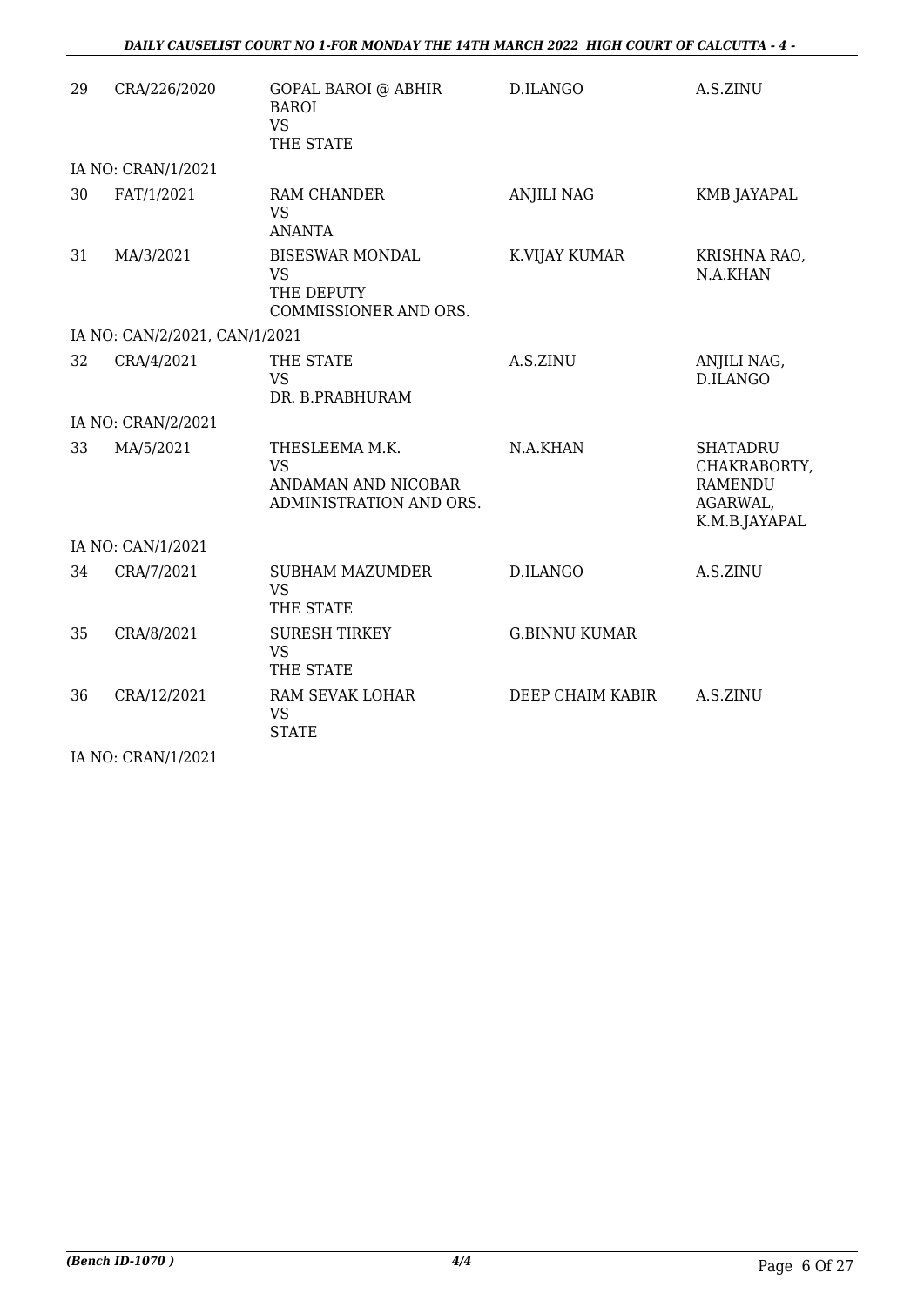

## Calcutta High Court

**In The Circuit Bench at Port Blair**

## **Appellate Side**

**DAILY CAUSELIST For Monday The 14th March 2022**

#### **COURT NO. 1**

**SINGLE BENCH (SB)**

#### **AT 10:30 AM**

**HON'BLE JUSTICE SHEKHAR B. SARAF**

**(SINGLE BENCH WILL SIT AFTER COMPLETION OF DIVISION BENCH)**

|              |                | <b>MOTION</b>                                                                                      |                                      |                                |
|--------------|----------------|----------------------------------------------------------------------------------------------------|--------------------------------------|--------------------------------|
| $\mathbf{1}$ | WPA/10430/2020 | LAXMI<br><b>VS</b><br>THE ANDAMAN AND<br>NICOBAR ADMINISTRATION<br>AND ORS.                        | K.VIJAY KUMAR                        | <b>ARUL PRASANTH</b>           |
| 2            | WPA/74/2021    | N. R. SUDHEER KUMAR<br>AND ORS.<br><b>VS</b><br>THE HON'BLE LIEUTENANT<br><b>GOVERNOR AND ORS.</b> | <b>GOPALA BINNU</b><br><b>KUMAR</b>  | <b>VIKAS TEWARY</b>            |
| 3            | WPA/91/2021    | V.M. KUNJAMOO<br><b>VS</b><br>THE ANDAMAN AND<br>NICOBAR ADMINISTRATION<br>AND ORS.                | DEEP CHAIM KABIR,<br>S. AJITH PRASAD | SHATADRU<br><b>CHAKRABORTY</b> |
| 4            | WPA/117/2021   | FRANCIS KISPOTTA<br><b>VS</b><br>THE ANDAMAN AND<br>NICOBAR ADMINISTRATION<br>AND ORS.             | K.M.B.JAYAPAL,<br>G.MINI             |                                |
| wt5          | WPA/118/2021   | POULOUS ANAND<br><b>VS</b><br>THE ANDAMAN AND<br>NICOBAR ADMINISTRATION<br>AND ORS.                | K.M.B.JAYAPAL,<br>G.MINI             | RAMENDU<br><b>AGARWAL</b>      |
| wt6          | WPA/119/2021   | <b>LORENCE MINJ</b><br><b>VS</b><br>THE ANDAMAN AND<br>NICOBAR ADMINISTRATION<br>AND ORS.          | K.M.B.JAYAPAL,<br>G.MINI             |                                |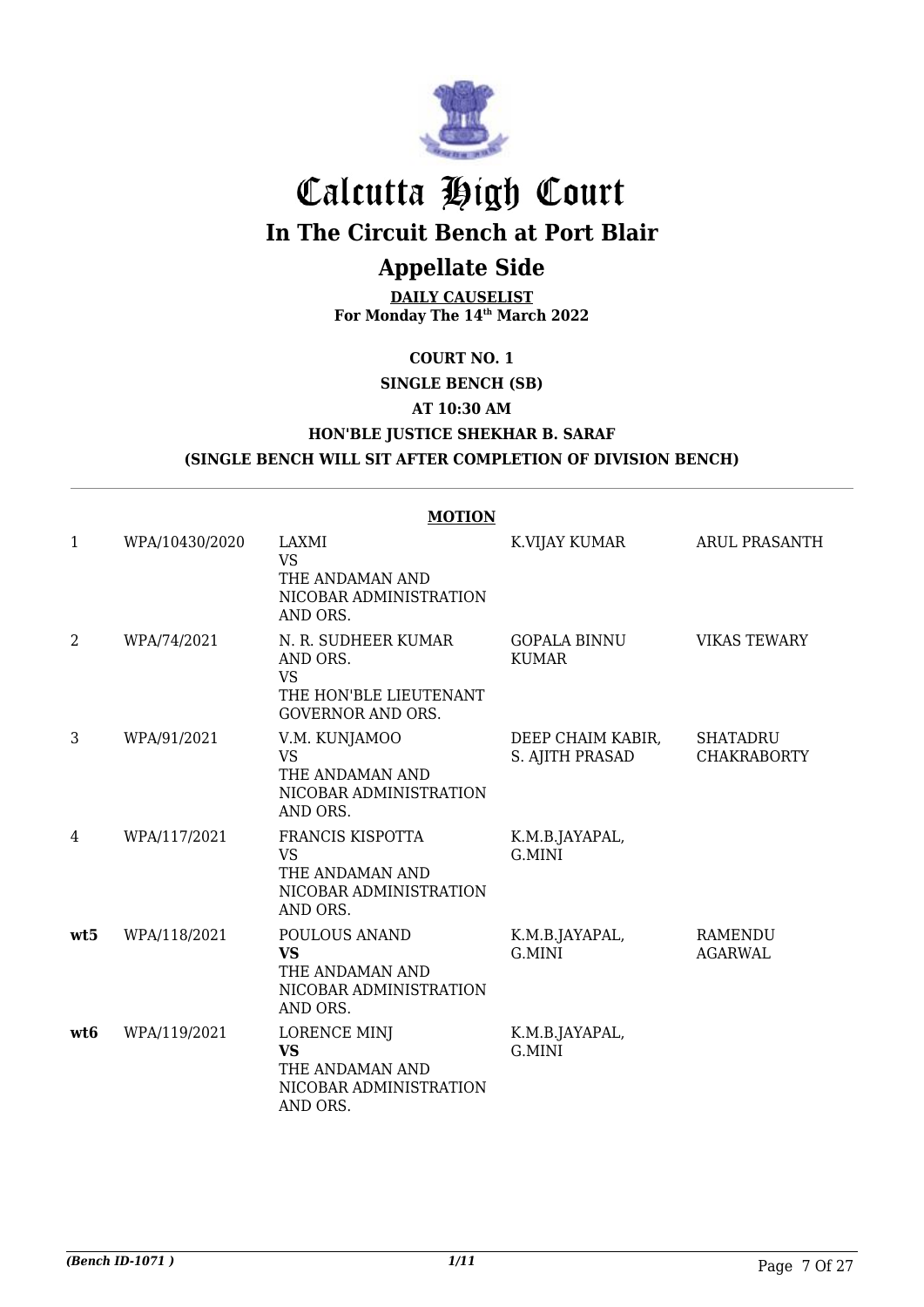| wt7  | WPA/120/2021      | DOMINIC BARLA<br><b>VS</b><br>THE ANDAMAN AND<br>NICOBAR ADMINISTRATION<br>AND ORS.           | K.M.B.JAYAPAL,<br>G.MINI            | <b>RAMENDU</b><br><b>AGARWAL</b>      |
|------|-------------------|-----------------------------------------------------------------------------------------------|-------------------------------------|---------------------------------------|
| wt8  | WPA/121/2021      | SUSANTI TIRKEY AND ORS.<br><b>VS</b><br>THE ANDAMAN AND<br>NICOBAR ADMINISTRATION<br>AND ORS. | K.M.B.JAYAPAL,<br>G.MINI            |                                       |
| wt9  | WPA/122/2021      | MATEL MINJ AND ANR.<br><b>VS</b><br>THE ANDAMAN AND<br>NICOBAR ADMINISTRATION<br>AND ORS.     | K.M.B.JAYAPAL,<br>G.MINI            | RAMENDU<br><b>AGARWAL</b>             |
| wt10 | WPA/123/2021      | MANGAL GURIA AND ANR.<br><b>VS</b><br>THE ANDAMAN AND<br>NICOBAR ADMINISTRATION<br>AND ORS.   | K.M.B.JAYAPAL,<br>G.MINI            |                                       |
| 11   | WPA/127/2021      | <b>R.DILLESWAR RAO</b><br><b>VS</b><br>THE HONBLE LIEUTENANT<br><b>GOVERNOR AND ORS.</b>      | <b>S.GLORIA MARY</b>                | ARUL PRASANTH                         |
| 12   | WPA/152/2021      | SHRI. ARULANDY<br><b>VS</b><br>THE ANDAMAN AND<br>NICOBAR ADMINISTRATION<br>AND ORS.          | <b>SRIJA DAS</b>                    | <b>SHATADRU</b><br><b>CHAKRABORTY</b> |
| 13   | WPA/157/2021      | P. ACHAMMA<br>VS<br>THE ANDAMAN AND<br>NICOBAR ADMINISTRATION<br>AND ANR.                     | K.M.B. JAYAPAL                      | <b>AJAY KUMAR</b><br><b>MANDAL</b>    |
| 14   | WPA/193/2021      | M/S. HINDUSTAN TRADERS<br><b>VS</b><br>THE ASSISTANT<br>PROVIDENT FUND<br>COMMISSIONER        | <b>G.BINNU KUMAR</b>                | <b>V.D.SIVABALAN</b>                  |
|      | IA NO: CAN/1/2021 |                                                                                               |                                     |                                       |
| 15   | WPA/197/2021      | MARIAPPAN<br><b>VS</b><br>THE LIEUTENANT<br><b>GOVERNOR AND ORS.</b>                          | K.VIJAY KUMAR                       | RAMENDU<br><b>AGARWAL</b>             |
| 16   | WPA/200/2021      | NIKHIL HALDER<br><b>VS</b><br>THE ANDAMAN AND<br>NICOBAR ADMINISTRATION<br><b>AND OTHERS</b>  | KMB JAYAPAL, G MINI                 | <b>ARUL PRASANTH</b>                  |
| 17   | WPA/206/2021      | CENTRE OF INDIAN TRADE<br><b>UNIONS</b><br><b>VS</b><br>THE HONBLE<br>LT.GOVERNOR             | <b>GOPALA BINNU</b><br><b>KUMAR</b> | M.P.KAMARAJ                           |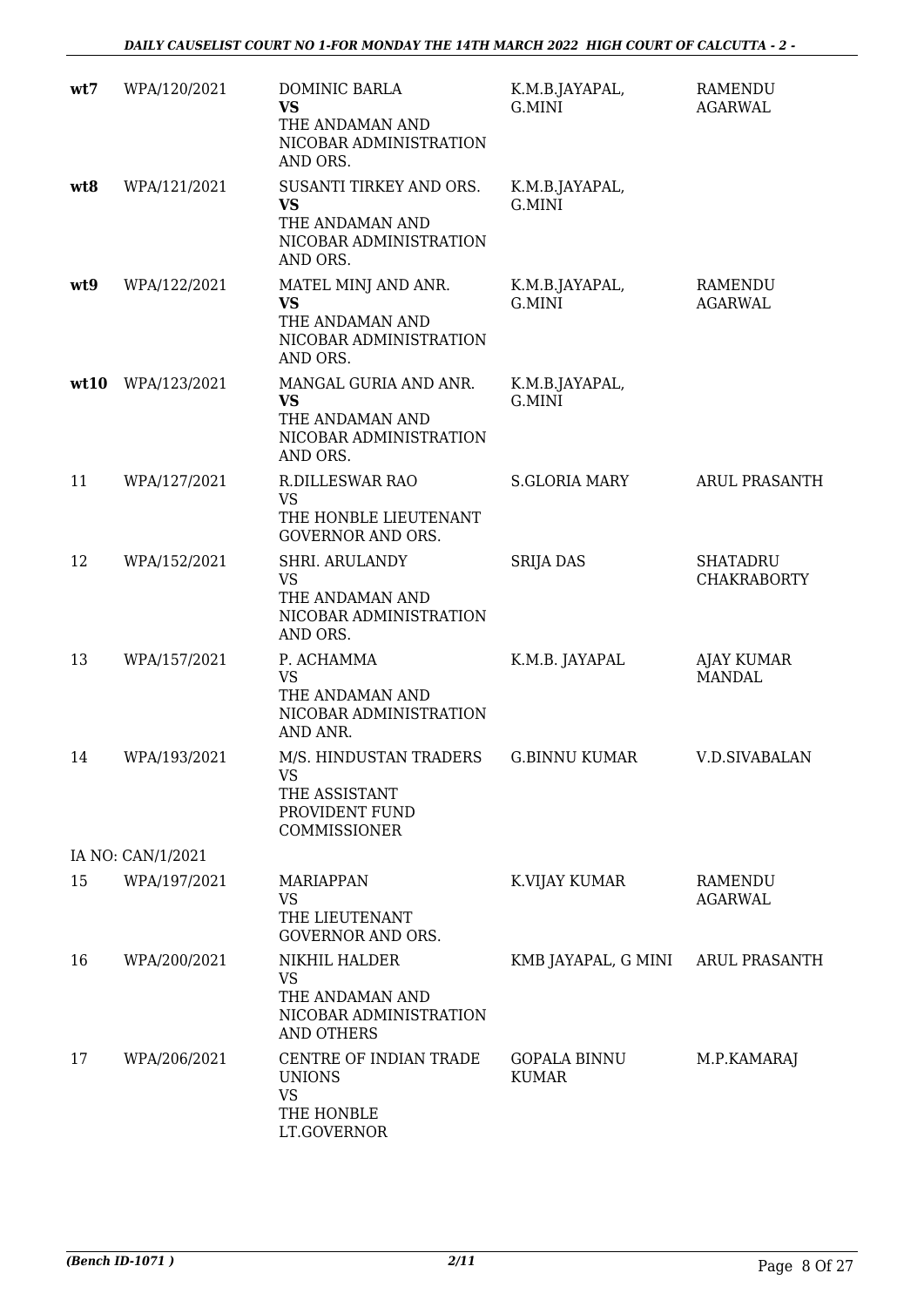| 18 | WPA/216/2021                  | KALACHAND GHARAMI<br><b>VS</b>                                                            | <b>ANANDA HALDER</b>                | <b>RAMENDU</b><br><b>AGARWAL</b>                                    |
|----|-------------------------------|-------------------------------------------------------------------------------------------|-------------------------------------|---------------------------------------------------------------------|
|    |                               | THE LIEUTENANT<br><b>GOVERNOR AND ORS</b>                                                 |                                     |                                                                     |
| 19 | WPA/222/2021                  | P.AMEENA KUTTY<br><b>VS</b>                                                               | MOHAMMED<br><b>TABRAIZ</b>          | <b>RAMENDU</b><br><b>AGARWAL</b>                                    |
|    |                               | ANDAMAN AND NICOBAR<br>ADMINISTRATION AND<br>ORS.                                         |                                     |                                                                     |
| 20 | WPA/244/2021                  | M/S SAGAR ENGINEERING<br><b>INDUSTRIES</b><br><b>VS</b>                                   | <b>GOPALA BINNU</b><br><b>KUMAR</b> | <b>RAMENDU</b><br><b>AGARWAL</b>                                    |
|    |                               | THE LIEUTENANT<br><b>GOVERNOR AND OTHERS</b>                                              |                                     |                                                                     |
|    | IA NO: CAN/2/2022, CAN/1/2021 |                                                                                           |                                     |                                                                     |
| 21 | WPA/248/2021                  | M/S RAGASUMUM<br>CONSTRUCTORS AND ORS<br><b>VS</b>                                        | <b>GOPALA BINNU</b><br><b>KUMAR</b> | <b>RAMENDU</b><br><b>AGARWAL</b>                                    |
|    |                               | THE LIEUTENANT<br><b>GOVERNOR AND OTHERS</b>                                              |                                     |                                                                     |
| 22 | WPA/264/2021                  | VINAY PAL SINGH<br><b>VS</b>                                                              | K.M.B. JAYAPAL                      | <b>SHATADRU</b><br><b>CHAKRABORTY</b>                               |
|    |                               | THE LIEUTENANT<br><b>GOVERNOR AND OTHERS</b>                                              |                                     |                                                                     |
| 23 | WPA/269/2021                  | K. KANTHAM<br><b>VS</b>                                                                   | <b>K.SABIR</b>                      | <b>RAMENDU</b><br><b>AGARWAL</b>                                    |
|    |                               | THE ASSISTANT ENGINEER                                                                    |                                     |                                                                     |
| 24 | WPA/272/2021                  | <b>CHAMU URAON</b><br><b>VS</b>                                                           | <b>LOKESH CHEZIAN</b>               | <b>VIKAS TEWARY</b>                                                 |
|    |                               | THE ANDAMAN AND<br>NICOBAR ADMINISTRATION<br>(SERVICE THROUGH THE<br>DEPUTY COMMISSIONER, |                                     |                                                                     |
| 25 | WPA/278/2021                  | ATUL BISWAS AND ANR.<br><b>VS</b><br>THE DEPUTY                                           | <b>ANJILI NAG</b>                   | <b>RAMENDU</b><br><b>AGARWAL</b>                                    |
| 26 | WPA/291/2021                  | COMMISSIONER AND ANR.<br>K. KANNAN                                                        | S. GLORIA MARY                      | RAMENDU                                                             |
|    |                               | <b>VS</b>                                                                                 |                                     | <b>AGARWAL</b>                                                      |
|    |                               | THE ANDAMAN AND<br>NICOBAR ADMINISTRATION<br><b>AND OTHERS</b>                            |                                     |                                                                     |
| 27 | WPA/293/2021                  | NIKUNJA BIHARI MITRA<br><b>VS</b><br>THE ASSISTANT ENGINEER                               | K.SABIR                             | <b>SHATADRU</b><br><b>CHAKRABORTY</b>                               |
| 28 | WPA/295/2021                  | ANDAMAN AND NICOBAR<br>RAJYA KARMACHARI<br>MAHASANGH AND<br><b>ANOTHER</b><br><b>VS</b>   | <b>GOPALA BINNU</b><br><b>KUMAR</b> | <b>SHATADRU</b><br>CHAKRABORTY,<br><b>RAMENDU</b><br><b>AGARWAL</b> |
|    |                               | THE LIEUTENANT<br><b>GOVERNOR AND OTHERS</b>                                              |                                     |                                                                     |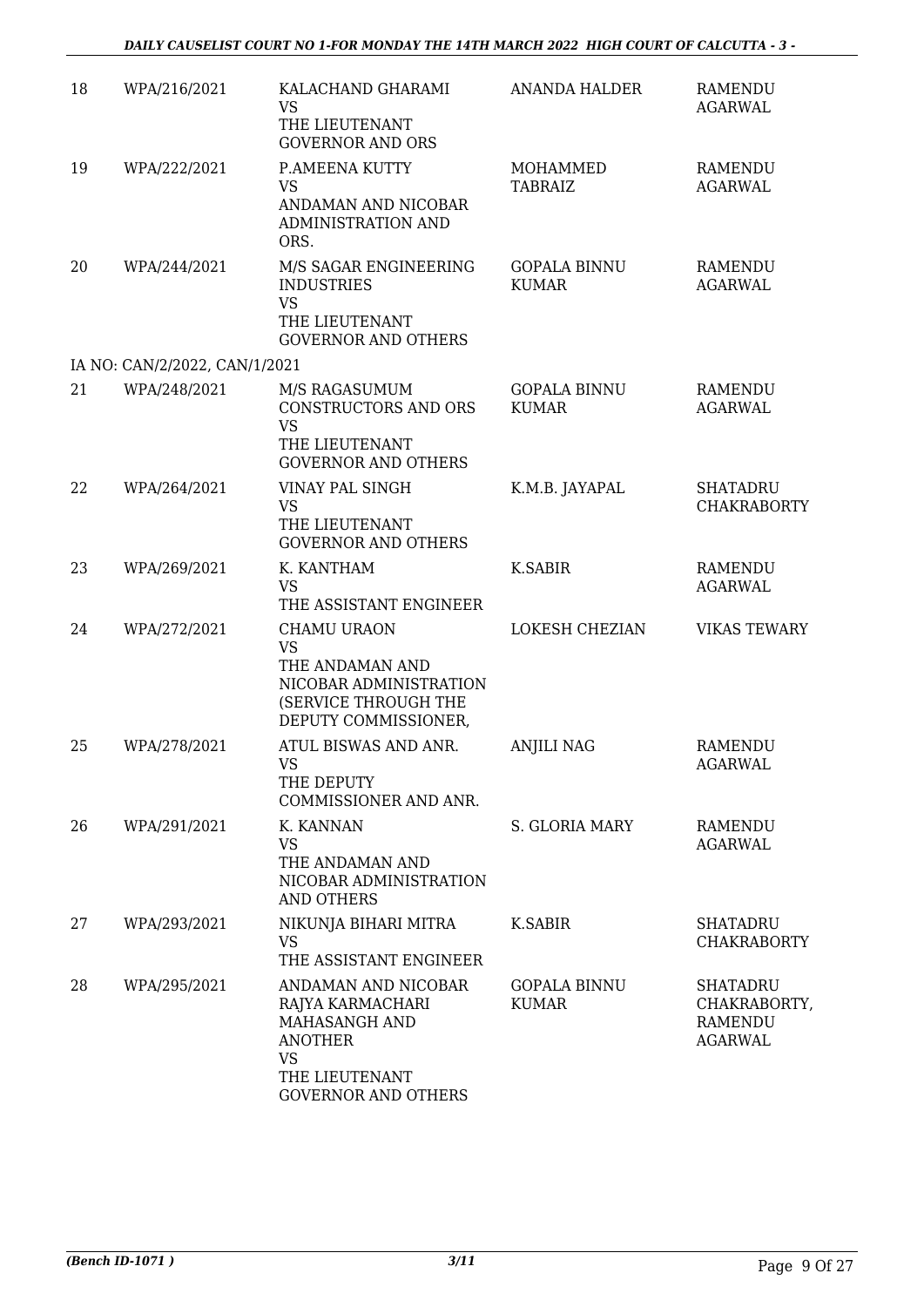| 29 | WPA/300/2021 | DEBTANU DUTTA AND<br><b>OTHERS</b><br><b>VS</b><br>THE BHARAT SANCHAR<br>NIGAM LIMITED AND<br><b>OTHERS</b>                                                 | K. VIJAY KUMAR           | ANJILI NAG, RANJIT<br>SINGH, GOPALA<br><b>BINNU KUMAR</b> |
|----|--------------|-------------------------------------------------------------------------------------------------------------------------------------------------------------|--------------------------|-----------------------------------------------------------|
| 30 | WPA/307/2021 | <b>B. PAPA RAO</b><br><b>VS</b><br>THE PORT BLAIR<br>MUNICIPAL COUNCIL AND                                                                                  | <b>ANJILI NAG</b>        | <b>ARUL PRASANTH</b>                                      |
| 31 | WPA/310/2021 | <b>ANOTHER</b><br><b>BIKASH BISWAS AND</b><br><b>OTHERS</b><br><b>VS</b><br>THE ANDAMAN AND<br>NICOBAR ADMINISTRATION<br><b>AND OTHERS</b>                  | K. VIJAY KUMAR           |                                                           |
| 32 | WPA/311/2021 | JAYSHANKAR DAS ALIAS<br><b>JAYANTA DAS AND</b><br><b>ANOTHER</b><br><b>VS</b><br>THE UNION TERRITORY OF<br>ANDAMAN AND NICOBAR<br><b>ISLANDS AND OTHERS</b> | K.M.B.JAYAPAL            |                                                           |
| 33 | WPA/313/2021 | <b>BISHNU MANDAL</b><br>VS<br>THE SECRETARY, STATE<br>TRANSPORT AUTHORITY<br>AND ANOTHER                                                                    | RAKESH PAL GOBIND        |                                                           |
| 34 | WPA/315/2021 | SANJEET ROY<br><b>VS</b><br>THE ANDAMAN AND<br>NICOBAR ADMINISTRATION<br><b>AND OTHERS</b>                                                                  | K.M.B.JAYAPAL            |                                                           |
| 35 | WPA/317/2021 | <b>RAVICHANDRAN</b><br>VS.<br>THE UNION OF INDIA AND<br><b>OTHERS</b>                                                                                       | PARDESHIA MUNDA          |                                                           |
| 36 | WPA/2/2022   | SANJEET ROY<br><b>VS</b><br>THE ANDAMAN AND<br>NICOBAR ADMINISTRATION                                                                                       | KMB JAYAPAL, G.MINI      |                                                           |
| 37 | WPA/4/2022   | JAG NARAYAN<br>VS<br>THE ANDAMAN AND<br>NICOBAR ADMINISTRATION<br>AND ORS.                                                                                  | K.M.B.JAYAPAL,<br>G.MINI |                                                           |
| 38 | WPA/8/2022   | M/S GATI LIMITED AND<br><b>ANOTHERS</b><br><b>VS</b><br>THE ANDAMAN AND<br>NICOBAR ADMINISTRATION<br>AND OTHERS                                             | K. VIJAY KUMAR           |                                                           |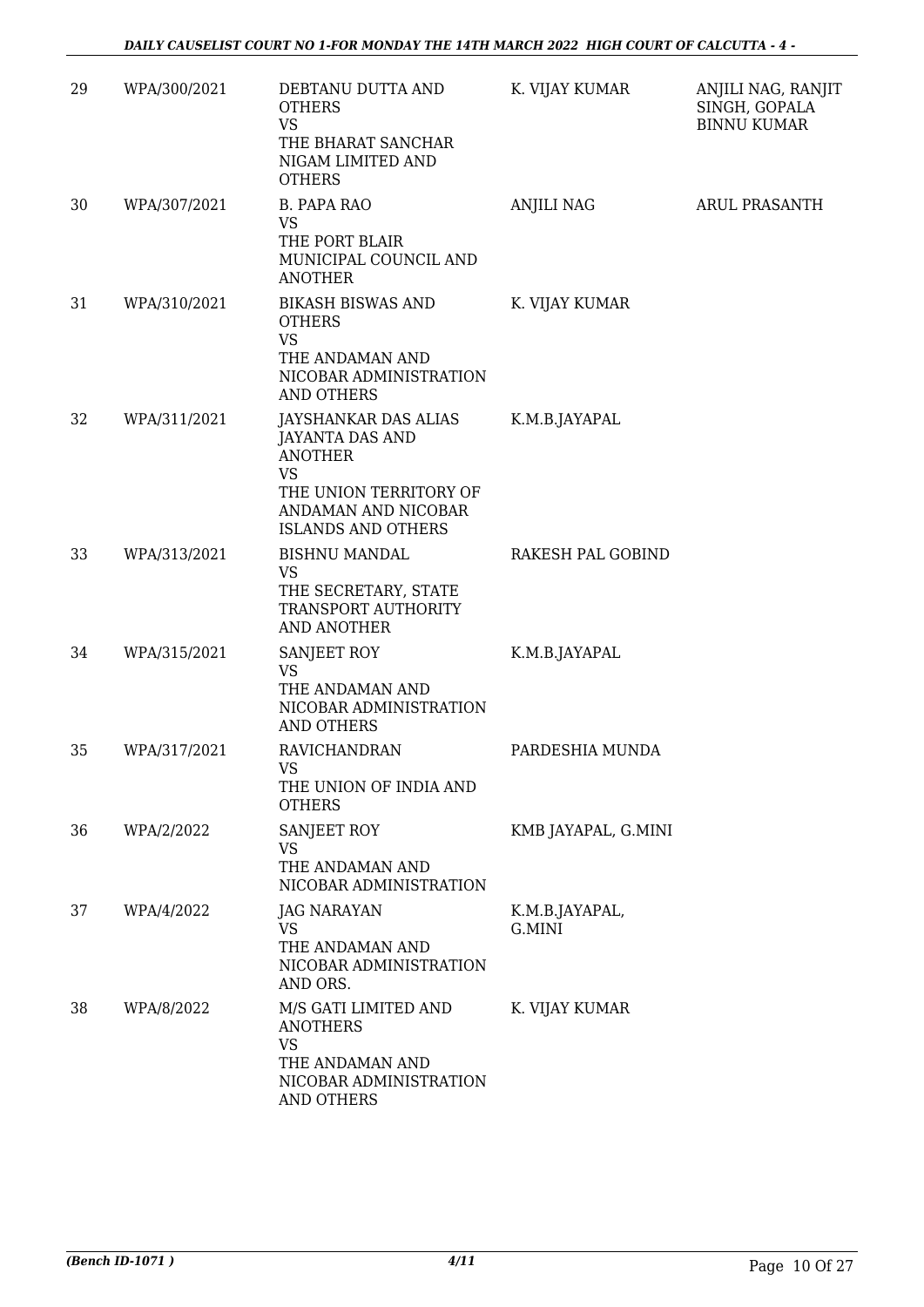| 39 | WPA/12/2022 | <b>OMANA FRANCIS</b><br>VS                                             | K. VIJAY KUMAR           |
|----|-------------|------------------------------------------------------------------------|--------------------------|
|    |             | THE LIEUTENANT<br><b>GOVERNOR AND OTHERS</b>                           |                          |
| 40 | WPA/16/2022 | K.R.SURESH KUMAR<br>VS<br>THE LIEUTENANT<br><b>GOVERNOR AND OTHERS</b> | V.D. SIVABALAN           |
| 41 | WPA/18/2022 | K. JAIRAM<br><b>VS</b>                                                 | <b>ANANDA HALDER</b>     |
|    |             | THE CHAIRPERSON AND<br><b>OTHERS</b>                                   |                          |
| 42 | WPA/22/2022 | SANSKRITI SETH<br>VS                                                   | K.M.B JAYAPAL,<br>G.MINI |
|    |             | THE ANDAMAN AND<br>NICOBAR ADMINISTRATION<br><b>AND OTHERS</b>         |                          |
| 43 | WPA/24/2022 | <b>SANKAR SETH</b><br><b>VS</b>                                        | KMB JAYAPAL              |
|    |             | THE ANDAMAN AND<br>NICOBAR ADMINISTRATION<br><b>AND OTHERS</b>         |                          |
| 44 | WPA/26/2022 | AKRITI SETH<br>VS                                                      | KMB JAYAPAL              |
|    |             | THE ANDAMAN AND<br>NICOBAR ADMINISTRATION<br><b>AND OTHERS</b>         |                          |
| 45 | WPA/28/2022 | THE CANARA BANK<br>VS                                                  | <b>ANJILI NAG</b>        |
|    |             | THE SUB-REGISTRAR AND<br><b>ANOTHER</b>                                |                          |
| 46 | WPA/30/2022 | MANJULA DEVI<br><b>VS</b>                                              | K.M.B. JAYAPAL           |
|    |             | THE ANDAMAN AND<br>NICOBAR ADMINISTRATION<br><b>AND OTHERS</b>         |                          |
| 47 | WPA/32/2022 | NIRMALA DEVI ALIAS<br>NIRMALA LALL<br><b>VS</b>                        | K.M.B.JAYAPAL            |
|    |             | THE ANDAMAN AND<br>NICOBAR ADMINISTRATION<br><b>AND OTHERS</b>         |                          |
| 48 | WPA/34/2022 | PRAVEEN CHANDRA<br><b>BISWAS</b>                                       | K.M.B.JAYAPAL            |
|    |             | <b>VS</b><br>THE ANDAMAN AND                                           |                          |
|    |             | NICOBAR ADMINISTRATION<br>AND OTHERS                                   |                          |
| 49 | WPA/36/2022 | ROMILA DEVI<br>VS                                                      | K.M.B.JAYAPAL            |
|    |             | THE ANDAMAN AND<br>NICOBAR ADMINISTRATION<br><b>AND OTHERS</b>         |                          |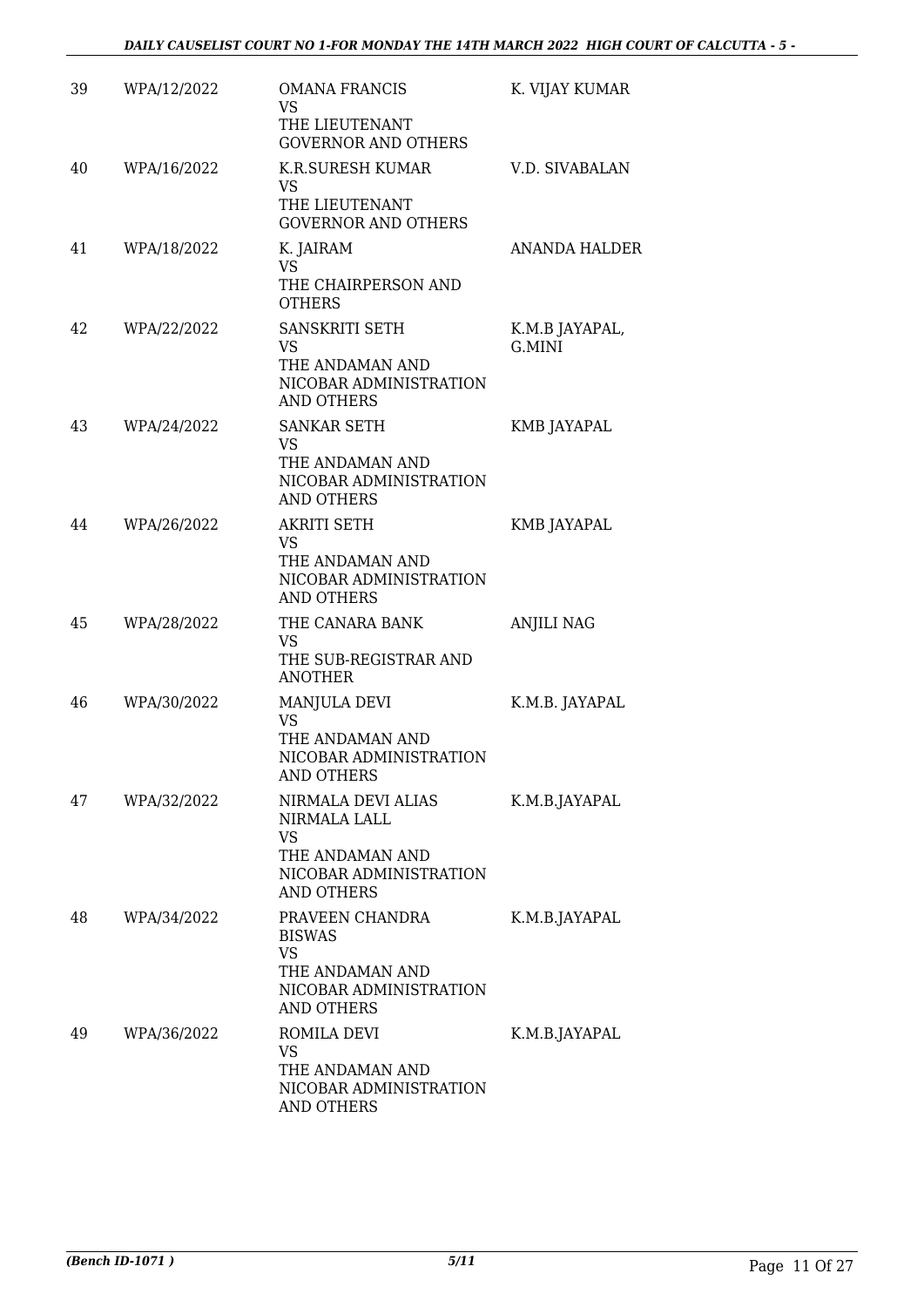| 50   | WPA/38/2022       | MOSHIM AZAD<br>VS                                                                                                                                                       | <b>ANANDA HALDER</b>    |                                                   |
|------|-------------------|-------------------------------------------------------------------------------------------------------------------------------------------------------------------------|-------------------------|---------------------------------------------------|
|      |                   | THE SUB-DIVISIONAL<br><b>OFFICER</b>                                                                                                                                    |                         |                                                   |
| 51   | WPA/43/2022       | MES EMPLOYEES UNION<br><b>VS</b>                                                                                                                                        | PARDESHIA MUNDA         |                                                   |
|      |                   | THE UNION OF INDIA AND<br><b>OTHERS</b>                                                                                                                                 |                         |                                                   |
| 52   | WPA/45/2022       | RAJESH CHADDA<br><b>VS</b><br>THE SUB REGISTRAR<br>(CAMPBELL BAY) AND ORS.                                                                                              | <b>S.N.TEENA HUDSON</b> |                                                   |
| 53   | WPA/47/2022       | NAVEEN CHANDRA BISWAS<br><b>VS</b><br>THE ANDAMAN AND<br>NICOBAR ADMINISTRATION<br>AND OTHERS                                                                           | KMB JAYAPAL             |                                                   |
|      |                   | <b>FOR ORDERS</b>                                                                                                                                                       |                         |                                                   |
| 54   | WPA/92/2021       | SHABAB ALI AND ORS.<br><b>VS</b><br>THE LIEUTENANT<br><b>GOVERNOR AND ORS.</b>                                                                                          | ANANDA HALDER           | ARUL PRASANTH,<br>K.M.B.JAYAPAL                   |
| wt55 | WPA/313/2018      | <b>SHOBA SINGH</b>                                                                                                                                                      | K.M.B.JAYAPAL           |                                                   |
|      |                   | <b>VS</b><br>THE ANDAMAN AND<br>NICOBAR ADMINISTRATION<br>AND ORS.                                                                                                      |                         |                                                   |
| 56   | WPA/192/2021      | CENTRE OF INDIAN TRADE<br><b>UNIONS</b><br><b>VS</b>                                                                                                                    | <b>G.BINNU KUMAR</b>    | <b>SHATADRU</b><br>CHAKRABORTY,<br><b>RAMENDU</b> |
|      |                   | THE LIEUTENANT<br><b>GOVERNOR AND ORS.</b>                                                                                                                              |                         | <b>AGARWAL</b>                                    |
|      |                   | <b>APPLICATION</b>                                                                                                                                                      |                         |                                                   |
| 57   | AP/13/2021        | MARINE SERVICES PVT.<br>LTD. AND ANR.<br>VS<br>THE HON'BLE LIEUTENANT                                                                                                   | MOHD. TABRAIZ           |                                                   |
|      |                   | <b>GOVERNOR AND ANR.</b>                                                                                                                                                |                         |                                                   |
|      | IA NO: CAN/1/2022 |                                                                                                                                                                         |                         |                                                   |
| 58   | AP/14/2021        | M/S RAVI REALCONS<br>PRIVATE LIMITED<br><b>VS</b><br>THE CHIEF ENGINEER AND<br><b>ANOTHER</b>                                                                           | TERENCE D CRUZ          |                                                   |
| 59   | AP/1/2022         | THE UNION OF INDIA AND<br>ORS.<br><b>VS</b><br>M/S SRISHAILA<br>CONSTRUCTIONS PVT. LTD.                                                                                 | <b>V.D.SIVABALAN</b>    |                                                   |
|      |                   | IA NO: CAN/5/2022, CAN/1/2022, CAN/2/2022, CAN/3/2022, CAN/4/2022                                                                                                       |                         |                                                   |
|      |                   | $\overline{O}$ ( $\overline{O}$ ) $\overline{O}$ ) $\overline{O}$ ) $\overline{O}$ ) $\overline{O}$ ) $\overline{O}$ ) $\overline{O}$ ) $\overline{O}$ ) $\overline{O}$ |                         |                                                   |

#### **CONTEMPT APPLICATION**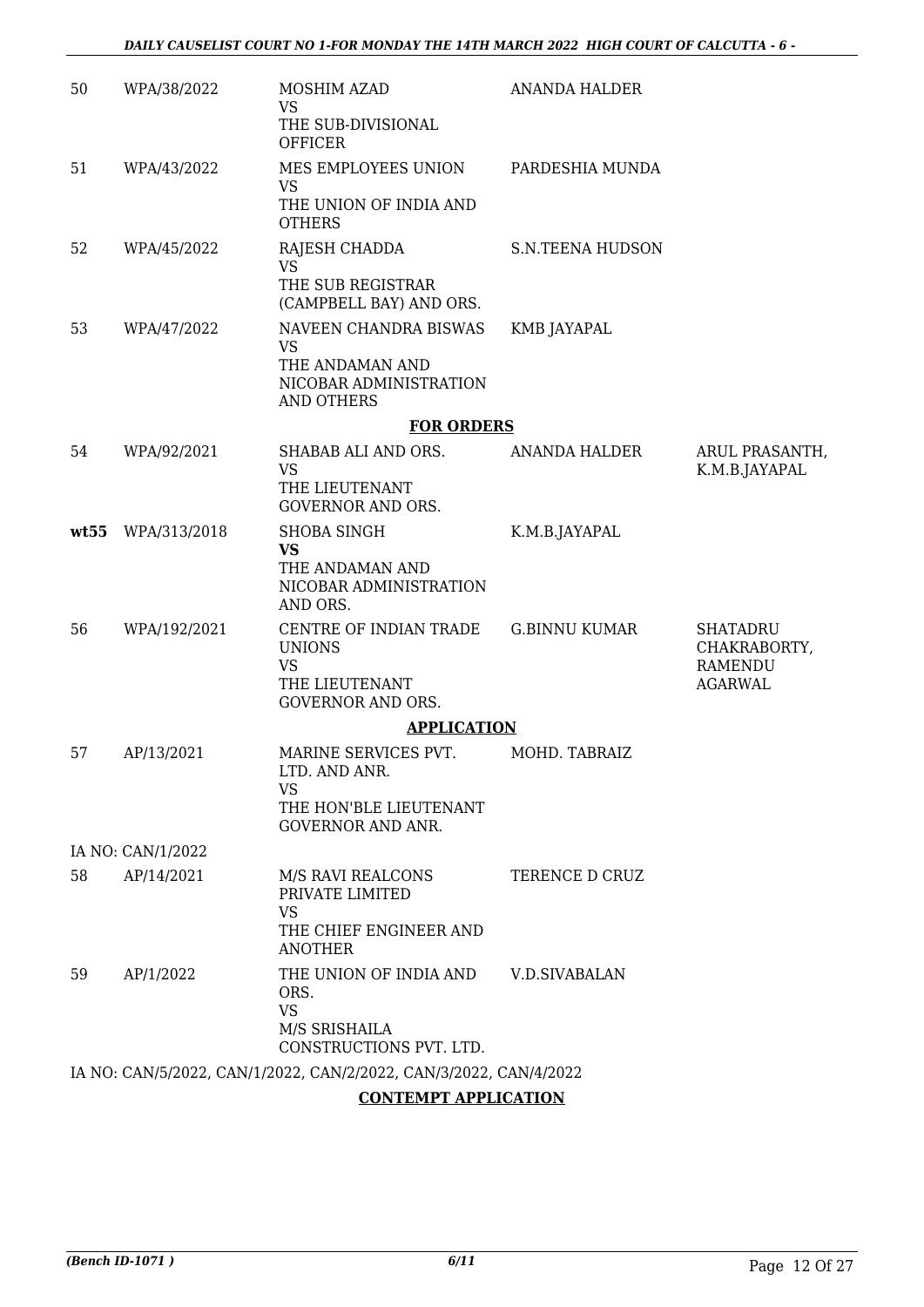| 60   | CPAN/13/2018                  | THE SEAFARERS<br>CONFEDERATION OF INDIA<br>(SCI)<br><b>VS</b><br><b>SHRI ANUP KUMAR</b><br>SHARMA, CHAIRMAN AND        | SHYAMALI GANGLY                     | <b>RAMENDU</b><br><b>AGARWAL</b> |
|------|-------------------------------|------------------------------------------------------------------------------------------------------------------------|-------------------------------------|----------------------------------|
|      |                               | MANAGING DIRECTOR OF<br>SHIPPING CORPORATION<br>OF INDIA LTD.                                                          |                                     |                                  |
| wt61 | WPA/82/2018                   | THE SEAFARERS<br>CONFEDERATION OF INDIA<br>(SCI)<br><b>VS</b><br>THE SHIPPING<br>CORPORATION OF INDIA<br>LTD. AND ORS. | SHYAMALI GANGULY                    | <b>RAMENDU</b><br><b>AGARWAL</b> |
|      | IA NO: CAN/1/2021             |                                                                                                                        |                                     |                                  |
| 62   | CPAN/10/2019                  | ANDAMAN SARVAJANIK<br>NIRMAN VIBAG MAZDOOR<br>SANGH AND ANR.<br><b>VS</b><br>D.BALAJI                                  | <b>GOPALA BINNU</b><br><b>KUMAR</b> | <b>ARUL PRASANTH</b>             |
|      | IA NO: CAN/1/2021             |                                                                                                                        |                                     |                                  |
| 63   | CPAN/7/2021<br>IN WP 298/2019 | G.SENGUTTUVAN AND ORS.<br><b>VS</b><br>SUNIL ANCHIPAKA, THE<br>DEPUTY COMMISSIONER<br>AND ANR.                         | ANJILI NAG, SHIPRA<br><b>MANDAL</b> | <b>ARUL PRASANTH</b>             |
| 64   | CPAN/11/2021                  | DAVINDER PAL SINGH<br><b>VS</b><br>SANJEEV MITAL, THE<br><b>SECRETARY (REVENUE)</b><br>AND ANR.                        | ANJILI NAG, SHIPRA<br><b>MANDAL</b> |                                  |
|      | IA NO: CAN/2/2021, CAN/1/2021 |                                                                                                                        |                                     |                                  |
| 65   | CPAN/20/2021                  | MILANI URAON<br><b>VS</b><br>RAMESH KUMAR                                                                              | PARDESHIA MUNDA                     | <b>RAMENDU</b><br><b>AGARWAL</b> |
| 66   | CPAN/21/2021                  | <b>SUSHEEL DIXIT</b><br>VS<br>DILKHUSH MEENA, IAS                                                                      | <b>GOPALA BINNU</b><br><b>KUMAR</b> | RAMENDU<br><b>AGARWAL</b>        |
| 67   | CPAN/1/2022                   | TEENA ISLAM @ S.N.TEENA<br><b>HUDSON</b><br><b>VS</b><br>SUNEEL ACHIPAKA AND<br>ANR.                                   | <b>HUDSON WILLIAM</b>               |                                  |
| 68   | CPAN/2/2022                   | <b>ISHTIAK ALI</b><br><b>VS</b>                                                                                        | ANANDA HALDER                       |                                  |
|      |                               | PREM SINGH MEENA                                                                                                       |                                     |                                  |
| 69   | WPA/159/2014                  | <b>FOR HEARING</b><br>A.ZAHEED                                                                                         |                                     | <b>ARUL PRASANTH</b>             |
|      |                               | <b>VS</b><br>THE ANDAMAN AND<br>NICOBAR ADMINISTRATION<br>AND ORS.                                                     | K.M.B.JAYAPAL,<br>G.MINI            |                                  |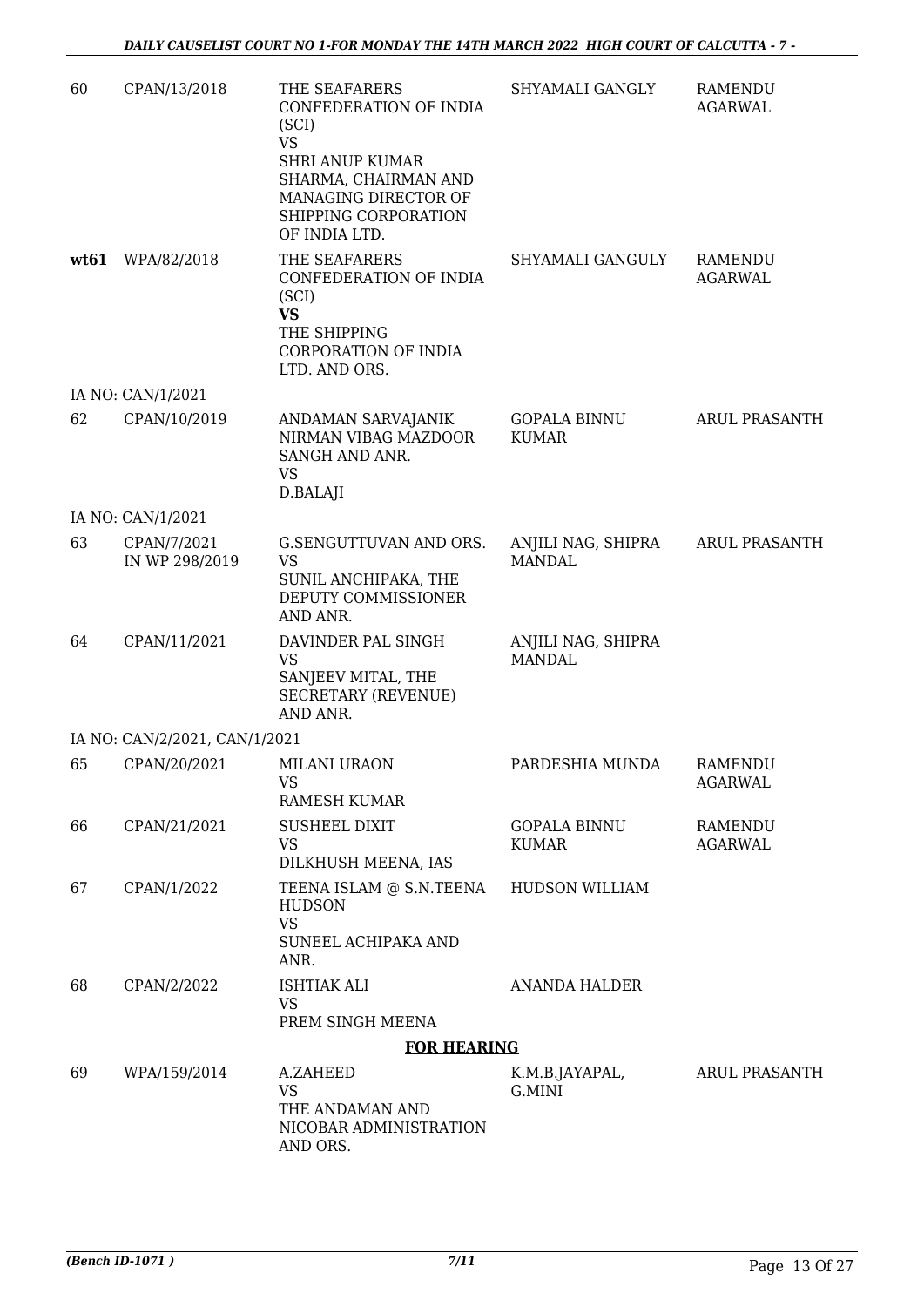| 70 | WPA/9/2018   | P.SUNDARA RAO<br><b>VS</b><br>THE LIEUTENANT<br><b>GOVERNOR AND ORS.</b>                                                | <b>GOPALA BINNU</b><br><b>KUMAR</b>                | <b>SHATADRU</b><br>CHAKRABORTY,<br>S.C.MISHRA     |
|----|--------------|-------------------------------------------------------------------------------------------------------------------------|----------------------------------------------------|---------------------------------------------------|
| 71 | WPA/236/2018 | <b>EXECUTIVE ENGINEER,</b><br>CONSTRUCTION DIVISION-<br>II, APWD<br><b>VS</b>                                           | <b>SHATADRU</b><br>CHAKRABORTY,<br>RAMENDU AGARWAL | <b>GOPALA BINNU</b><br><b>KUMAR</b>               |
| 72 | WPA/173/2019 | S. PRABHAKARAN AND ORS.<br><b>SHRI BIRSA KINDO</b><br><b>VS</b><br>THE DIVISIONAL FOREST                                | <b>GOPALA BINU KUMAR</b>                           | <b>SHATADRU</b><br><b>CHAKRABORTY</b>             |
| 73 | WPA/206/2019 | OFFICER, MAYABUNDER<br>SUDEEP RAI SHARMA<br><b>VS</b><br>THE UNION OF INDIA AND<br>ORS.                                 | GOPALA BINU KUMAR                                  | S.GANGULY                                         |
| 74 | WPA/219/2019 | SMTI. JAI LAKSHMI<br><b>VS</b><br>THE ANDAMAN AND<br>NICOBAR ADMINISTRATION<br>AND ORS.                                 | G. MINI AND<br>K.M.B.JAYAPAL                       | <b>SHATADRU</b><br><b>CHAKRABORTY</b>             |
| 75 | WPA/237/2019 | SHRI. S. M. MUSTAFA<br><b>VS</b><br>THE ANDAMAN AND<br>NICOBAR ADMINISTRATION<br>AND ORS.                               | G.MINI AND K.M.B.<br>JAYAPAL                       | <b>SHATADRU</b><br><b>CHAKRABORTY</b>             |
| 76 | WPA/241/2019 | THE EXECUTIVE ENGINEER<br>NORTH ANDAMAN<br>CONSTRUCTION DIVISION<br>(NACD)<br><b>VS</b><br>SMTI. REKHA NAIR AND<br>ORS. | <b>SHATADRU</b><br>CHAKRABORTY,<br>RAMENDU AGARWAL | <b>GOPALA BINNU</b><br><b>KUMAR</b>               |
| 77 | WPA/246/2019 | <b>A.SUNDAR</b><br><b>VS</b><br>THE HONBLE LIEUTENANT<br><b>GOVERNOR AND ORS.</b>                                       | <b>GOPALA BINNU</b><br><b>KUMAR</b>                | <b>SHATADRU</b><br><b>CHAKRABORTY</b>             |
| 78 | WPA/263/2019 | KUMAR HARSHAVARDHAN<br><b>VS</b><br>THE UNION OF INDIA AND<br>ORS.                                                      | KMB JAYAPAL                                        | TASNEEM,<br><b>SHATADRU</b><br><b>CHAKRABORTY</b> |
| 79 | WPA/282/2019 | <b>MANOJ PAUL</b><br>VS<br>THE UNION TERRITORY,<br><b>ADMINISTRATION OF</b><br>ANDAMAN AND NICOBAR<br>ISLANDS AND ORS.  | IN PERSON                                          | SHATADRU<br><b>CHAKRABORTY</b>                    |
| 80 | WPA/289/2019 | YOHANNAN SAJEEVAN AND<br>ANR.<br><b>VS</b><br>ANDAMAN AND NICOBR<br><b>ADMINISTRATION</b>                               | DEEP CHAIM KABIR,<br><b>AJIT PRASAD</b>            |                                                   |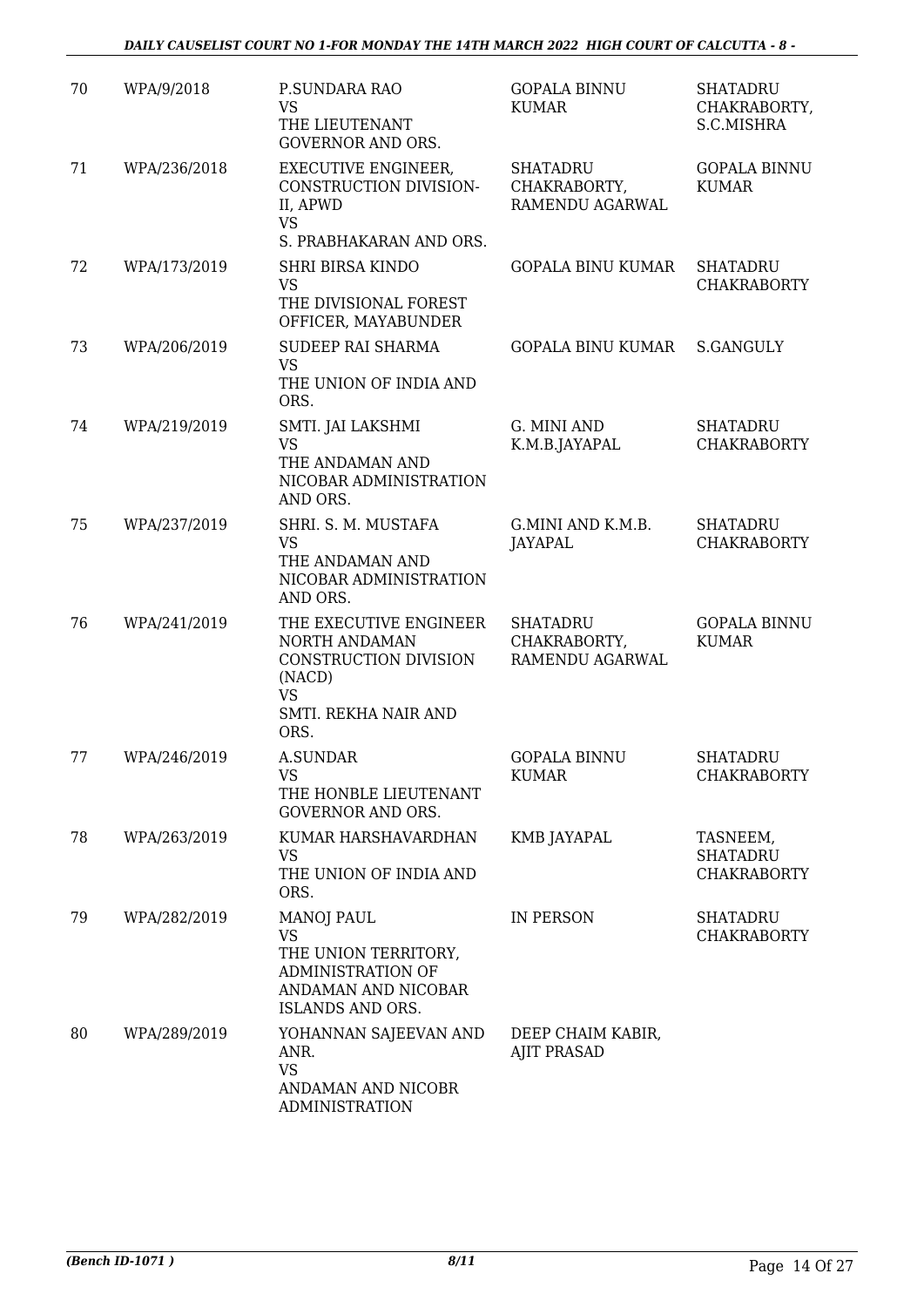| 81   | WPA/52/2020  | P.KANNAN<br><b>VS</b><br>THE UNION OF INDIA AND<br>ORS.                                    | K.M.B.JAYAPAL                        | <b>AJAY KUMAR</b><br><b>MANDAL</b>    |
|------|--------------|--------------------------------------------------------------------------------------------|--------------------------------------|---------------------------------------|
| 82   | WPA/76/2020  | <b>JOHN WESLEY</b><br><b>VS</b><br>THE ANDAMAN AND<br>NICOBAR ADMINISTRATION<br>AND ORS.   | K.VIJAY KUMAR                        | M.P.KAMARAJ                           |
| 83   | WPA/94/2020  | JOHN EKKA AND ORS.<br>VS<br>THE UNION OF INDIA AND<br>ORS.                                 | <b>GOPALA BINNU</b><br><b>KUMAR</b>  | <b>SHATADRU</b><br><b>CHAKRABORTY</b> |
| 84   | WPA/96/2020  | P.VAIKUNTA RAO<br>VS<br>THE UNION OF INDIA AND<br>ORS.                                     | <b>GOPALA BINNU</b><br><b>KUMAR</b>  | <b>SHATADRU</b><br><b>CHAKRABORTY</b> |
| 85   | WPA/102/2020 | SHRI. AKSHAY PANT<br><b>VS</b><br>THE UNION OF INDIA AND<br>ORS.                           | G. MINI AND K.M.B.<br><b>JAYAPAL</b> | M.P.KAMARAJ                           |
| 86   | WPA/105/2020 | PREM KISHEN<br><b>VS</b><br>THE ANDAMAN AND<br>NICOBAR ADMINISTRATION<br>AND ORS.          | K.M.B.JAYAPAL,<br>G.MINI             | <b>RAMENDU</b><br><b>AGARWAL</b>      |
| wt87 | WPA/103/2020 | <b>HARISH KISHEN</b><br><b>VS</b><br>THE ANDAMAN AND<br>NICOBAR ADMINISTRATION<br>AND ORS. | K.M.B.JAYAPAL,<br>G.MINI             | <b>RAMENDU</b><br><b>AGARWAL</b>      |
| wt88 | WPA/104/2020 | <b>RAM KISHEN</b><br><b>VS</b><br>THE ANDAMAN AND<br>NICOBAR ADMINISTRATION<br>AND ORS.    | K.M.B.JAYAPAL,<br>G.MINI             | <b>RAMENDU</b><br><b>AGARWAL</b>      |
| wt89 | WPA/106/2020 | PERNITA DEVI<br><b>VS</b><br>THE ANDAMAN AND<br>NICOBAR ADMINISTRATION<br>AND ORS.         | K.M.B.JAYAPAL,<br>G.MINI             | <b>RAMENDU</b><br><b>AGARWAL</b>      |
| wt90 | WPA/110/2020 | <b>KHATHIJA</b><br>VS<br>THE UNION OF INDIA AND<br>ORS.                                    | K.M.B.JAYAPAL                        | <b>RAMENDU</b><br><b>AGARWAL</b>      |
| wt91 | WPA/70/2021  | HAR JEEVAN RAM<br><b>VS</b><br>THE LIEUTENANT<br><b>GOVERNOR AND ORS.</b>                  | K.M.B.JAYAPAL                        | <b>RAMENDU</b><br><b>AGARWAL</b>      |
| wt92 | WPA/71/2021  | PREM KISHEN<br>VS<br>THE ANDAMAN AND<br>NICOBAR ADMINISTRATION<br>AND ORS.                 | K.M.B.JAYAPAL                        | <b>RAMENDU</b><br><b>AGARWAL</b>      |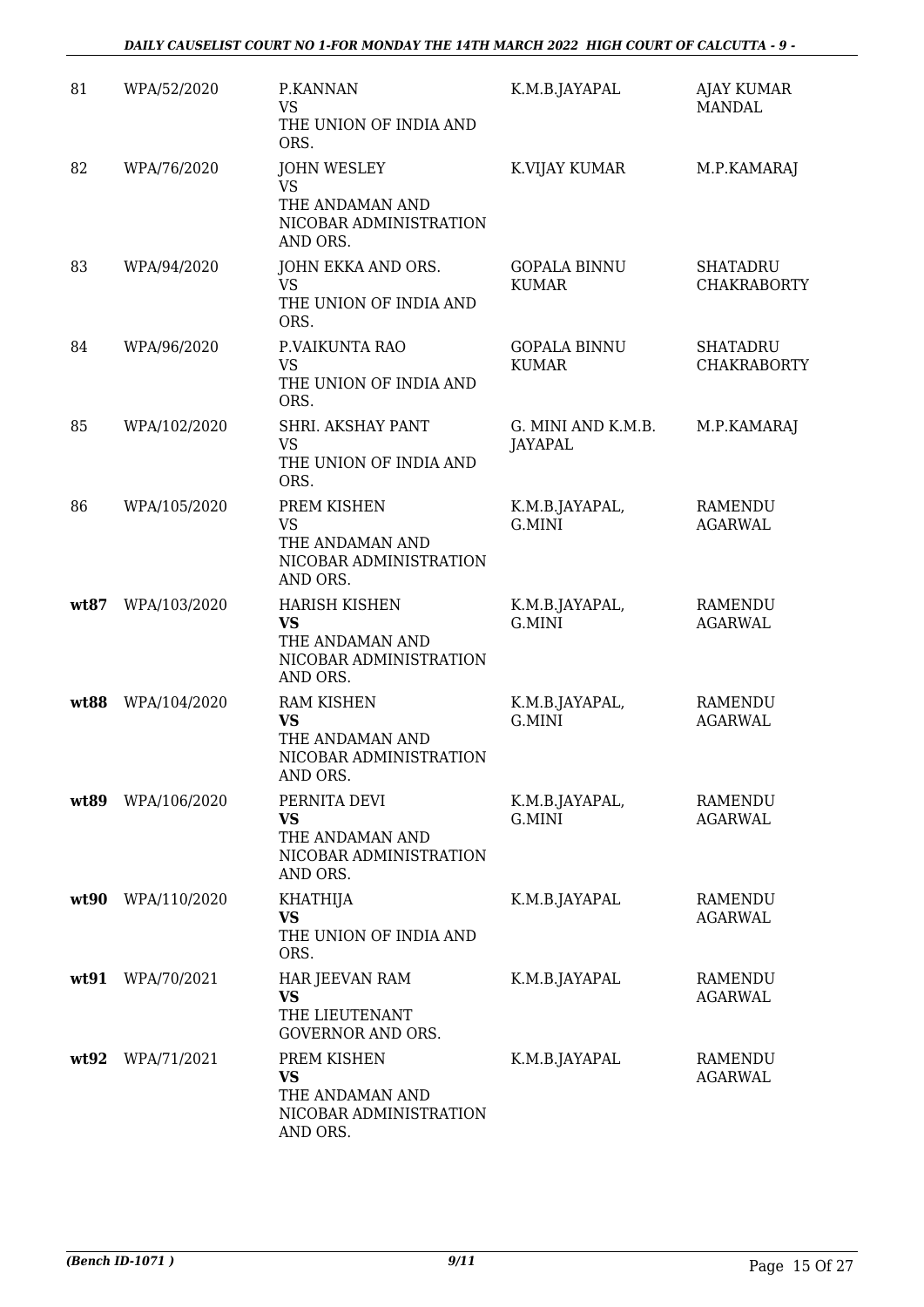| wt93 | WPA/72/2021       | <b>HARISH KISHEN</b><br><b>VS</b><br>THE ANDAMAN AND<br>NICOBAR ADMINISTRATION<br>AND ORS.                 | K.M.B. JAYAPAL                            | <b>RAMENDU</b><br><b>AGARWAL</b>                                   |
|------|-------------------|------------------------------------------------------------------------------------------------------------|-------------------------------------------|--------------------------------------------------------------------|
| 94   | WPA/119/2020      | <b>LALTA PRASAD</b><br><b>VS</b><br>THE LIEUTENANT<br><b>GOVERNOR AND ORS.</b>                             | <b>ANANDA HALDER</b>                      | A.K.MANDAL,<br>K.M.B.JAYAPAL                                       |
| 95   | WPA/121/2020      | SOBHANA KUMARI<br><b>VS</b><br>THE LIEUTENANT<br><b>GOVERNOR AND ORS.</b>                                  | <b>GOPALA BINNU</b><br><b>KUMAR</b>       | <b>SHATADRU</b><br><b>CHAKRABORTY</b>                              |
| 96   | WPA/149/2020      | M/S T.T. TRADING<br>COMPANY AND ANR.<br><b>VS</b><br>THE ANDAMAN AND<br>NICOBAR ADMINISTRATION<br>AND ORS. | ANJILI NAG, SHIPRA<br><b>MANDAL</b>       | <b>ARUL PRASANTH</b>                                               |
| 97   | WPA/3052/2020     | PEARLESCENT MERITECH<br>PVT. LTD. AND ANR.<br><b>VS</b><br>UNION OF INDIA AND ORS.                         | <b>ANJILI NAG</b>                         | V.TIWARI                                                           |
| 98   | WPA/2/2021        | <b>S.RAVINDRAN</b><br><b>VS</b><br>THE ADMINISTRATOR AND<br>ORS.                                           | ANJILI NAG, SHIPRA<br><b>MANDAL</b>       | <b>SHATADRU</b><br><b>CHAKRABORTY</b>                              |
| 99   | WPA/44/2021       | ASHA, ASSISTANT<br>ENGINEER-I<br><b>VS</b><br>THE LT. GOVERNOR AND<br>ORS.                                 | RAJINDER SINGH,<br><b>TAPAN KUMAR DAS</b> | <b>SHATADRU</b><br>CHAKRABORTY,<br>ARUL PRASANTH,<br>K.VIJAY KUMAR |
| 100  | WPA/46/2021       | M. MEGHAVARNAM AND<br>ORS.<br><b>VS</b><br>THE DIRECTOR GENERAL<br>OF SHIPPING AND ORS.                    | ANJILI NAG, SHIPRA<br><b>MANDAL</b>       | TULSI LALL,<br>A.K.MANDAL                                          |
| 101  | WPA/59/2021       | M.HEERA KUNWAR<br><b>VS</b><br>THE LIEUTENANT<br><b>GOVERNOR AND ORS.</b>                                  | K.M.B. Jayapal                            | <b>SHATADRU</b><br><b>CHAKRABORTY</b>                              |
|      | wt102 WPA/58/2021 | KAUSHALYA DEVI<br>VS<br>THE LIEUTENANT<br><b>GOVERNOR AND ORS.</b>                                         | K. M. B. JAYAPAL                          | <b>SHATADRU</b><br><b>CHAKRABORTY</b>                              |
|      | wt103 WPA/60/2021 | PREM KUMARI<br>VS<br>THE LIEUTENANT<br><b>GOVERNOR AND ORS.</b>                                            | K.M.B.JAYAPAL                             | <b>SHATADRU</b><br><b>CHAKRABORTY</b>                              |
|      | wt104 WPA/61/2021 | PREM LALL<br><b>VS</b><br>THE LIEUTENANT<br>GOVERNOR AND ORS.                                              | K.M.B. JAYAPAL                            | <b>SHATADRU</b><br><b>CHAKRABORTY</b>                              |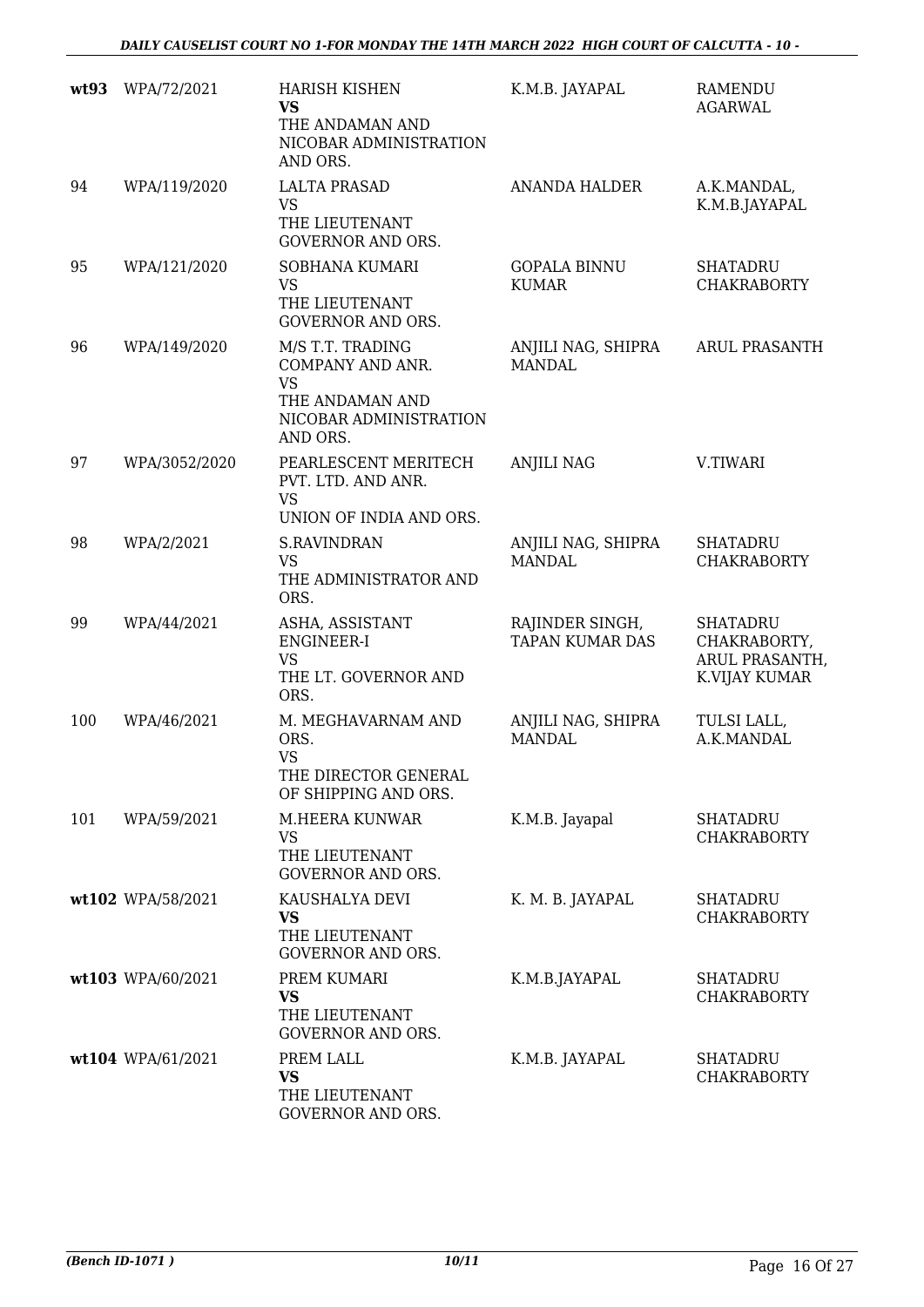|     | wt105 WPA/62/2021                         | DEEPAK LALL<br><b>VS</b><br>THE LIEUTENANT<br><b>GOVERNOR AND ORS.</b>                                                             | K.M.B.JAYAPAL                                      | <b>SHATADRU</b><br><b>CHAKRABORTY</b>                               |
|-----|-------------------------------------------|------------------------------------------------------------------------------------------------------------------------------------|----------------------------------------------------|---------------------------------------------------------------------|
|     | wt106 WPA/65/2021                         | KAILASH KUMARI<br><b>VS</b><br>THE LIEUTENANT<br><b>GOVERNOR AND ORS.</b>                                                          | K.M.B JAYAPAL                                      | <b>SHATADRU</b><br><b>CHAKRABORTY</b>                               |
| 107 | WPA/135/2021                              | <b>GANGA DIN</b><br><b>VS</b><br>THE ANDAMAN AND<br>NICOBAR ADMINISTRATION<br>AND ORS.                                             | K.M.B.JAYAPAL,<br>G.MINI                           | <b>AJAY KUMAR</b><br><b>MANDAL</b>                                  |
| 108 | WPA/150/2021                              | SMTI. E. SHYAMALA<br><b>VS</b><br>THE TEHSILDAR AND ORS.                                                                           | VISHAL KR. BISWAS,<br><b>ANJILI NAG</b>            | <b>SHATADRU</b><br><b>CHAKRABORTY</b>                               |
| 109 | WPA/184/2021                              | SAKTHI SHIPPING<br><b>LOGISTICS PRIVATE</b><br>LIMITED AND ANR.<br><b>VS</b><br>THE HON'BLE LIEUTENANT<br><b>GOVERNOR AND ORS.</b> | <b>GOPALA BINNU</b><br><b>KUMAR</b>                | <b>SHATADRU</b><br>CHAKRABORTY,<br><b>RAMENDU</b><br><b>AGARWAL</b> |
|     | IA NO: CAN/2/2021, CAN/3/2021             |                                                                                                                                    |                                                    |                                                                     |
| 110 | WPA/187/2021<br>WITH WP 6019/2020 LIMITED | <b>SMARTSPACE</b><br>WITH WP 6020/2020 INFRASTRUCTURE PRIVATE<br><b>VS</b>                                                         | M.MUKHERJEE,<br>S.SARKAR, SHYAMAL<br><b>SARKAR</b> | <b>RAMENDU</b><br>AGARWAL, AJAY<br><b>KUMAR MANDAL</b>              |
|     |                                           | UNION OF INDIA AND ORS.                                                                                                            |                                                    |                                                                     |
|     | wt111 WPA/43/2019                         | <b>SMARTSPACE</b><br>INFRASTRUCTURE PRIVATE<br><b>LIMITED</b><br><b>VS</b><br>UNION OF INDIA AND ORS.                              | SHYAMAL SARKAR,<br>K.VIJAY KUMAR                   | <b>RAMENDU</b><br><b>AGARWAL</b>                                    |
|     | wt112 WPA/56/2019                         | JOGESHWAR NATH ARORA<br>THE LIEUTENANT<br><b>GOVERNOR AND ORS.</b>                                                                 | <b>ANJILI NAG</b>                                  | <b>RAMENDU</b><br><b>AGARWAL</b>                                    |
|     | wt113 WPA/57/2019                         | <b>GIRISH ARORA</b><br><b>VS</b><br>THE LIEUTENANT<br><b>GOVERNOR AND ORS.</b>                                                     | <b>ANJILI NAG</b>                                  | RAMENDU<br>AGARWAL                                                  |
| 114 | WPA/252/2021                              | M/S SREEHRI FABRICATOR<br>AND ANR<br><b>VS</b><br>UNION OF INDIA AND ORS.                                                          | <b>ABIR LAL</b><br>CHAKRAVORTI                     |                                                                     |
| 115 | WPA/256/2021                              | <b>SHANKER CH. DAS</b><br><b>VS</b><br>THE ANDAMAN AND<br>NICOBAR ADMINISTRATION<br>AND OTHERS                                     | <b>GOPALA BINNU</b><br><b>KUMAR</b>                | <b>SHATADRU</b><br><b>CHAKRABORTY</b>                               |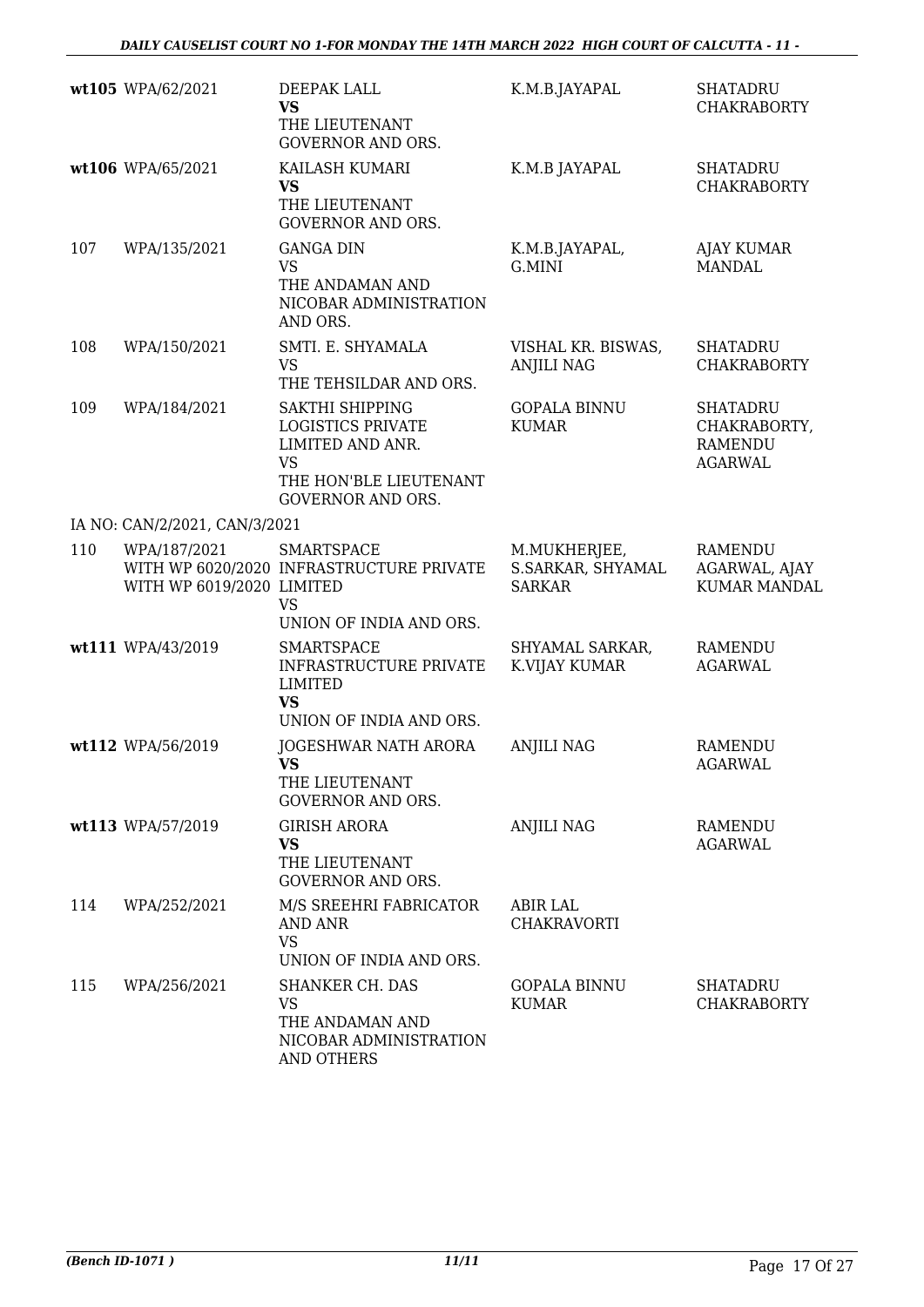

## Calcutta High Court

**In The Circuit Bench at Port Blair**

## **Appellate Side**

**DAILY CAUSELIST For Monday The 14th March 2022**

#### **COURT NO. 2**

#### **SINGLE BENCH (SB)**

#### **AT 10:30 AM**

#### **HON'BLE JUSTICE KESANG DOMA BHUTIA (SINGLE BENCH WILL SIT AFTER COMPLETION OF DIVISION BENCH)**

|   | <b>MOTION</b>      |                                                                                                             |                           |                                   |  |  |
|---|--------------------|-------------------------------------------------------------------------------------------------------------|---------------------------|-----------------------------------|--|--|
| 1 | CRR/2/2020         | <b>JANAK RAM</b><br><b>VS</b><br>SITAMMA AND ANR.                                                           | R.P.GOBIND, P.MENON       | <b>BABITA DAS,</b><br>M.P.KAMARAJ |  |  |
| 2 | CRR/14/2021        | THE STATE<br><b>VS</b><br>PAPI BAIDYA                                                                       | <b>SUMIT KARMAKAR</b>     | S.C.MISHRA                        |  |  |
|   | IA NO: CRAN/1/2021 |                                                                                                             |                           |                                   |  |  |
| 3 | CO/14/2021         | <b>BALBIR SINGH AND</b><br><b>ANOTHER</b><br><b>VS</b><br><b>GYAN SINGH AND ORS.</b>                        | <b>ANJILI NAG</b>         |                                   |  |  |
| 4 | CO/15/2021         | SMTI SARALA BAIDYA<br><b>VS</b><br><b>SAKTHI VEL</b>                                                        | <b>ARUL PRASANTH</b>      | K.M.B.JAYAPAL                     |  |  |
| 5 | CO/16/2021         | <b>SULMANI</b><br><b>VS</b><br><b>JOHNRAJ</b>                                                               | <b>GOPALA BINNU KUMAR</b> |                                   |  |  |
| 6 | CRR/17/2021        | <b>BISWAJEET HALDER</b><br><b>VS</b><br>KUMARI JIA HALDER                                                   | <b>S.AJITH PRASAD</b>     |                                   |  |  |
| 7 | CO/23/2021         | THE COLLECTOR LAND<br><b>ACQUISITION (ADM)</b><br><b>VS</b><br>M/S ANDAMAN TIMBER<br><b>INDUSTRIES LTD.</b> | RAMENDU AGARWAL           |                                   |  |  |
| 8 | WPA/78/2021        | ABDUL HASSIM AND ORS.<br>VS<br>THE LIEUTENANT<br><b>GOVERNOR AND ORS.</b>                                   | MOHD. TABRAIZ             | <b>ARUL PRASANTH</b>              |  |  |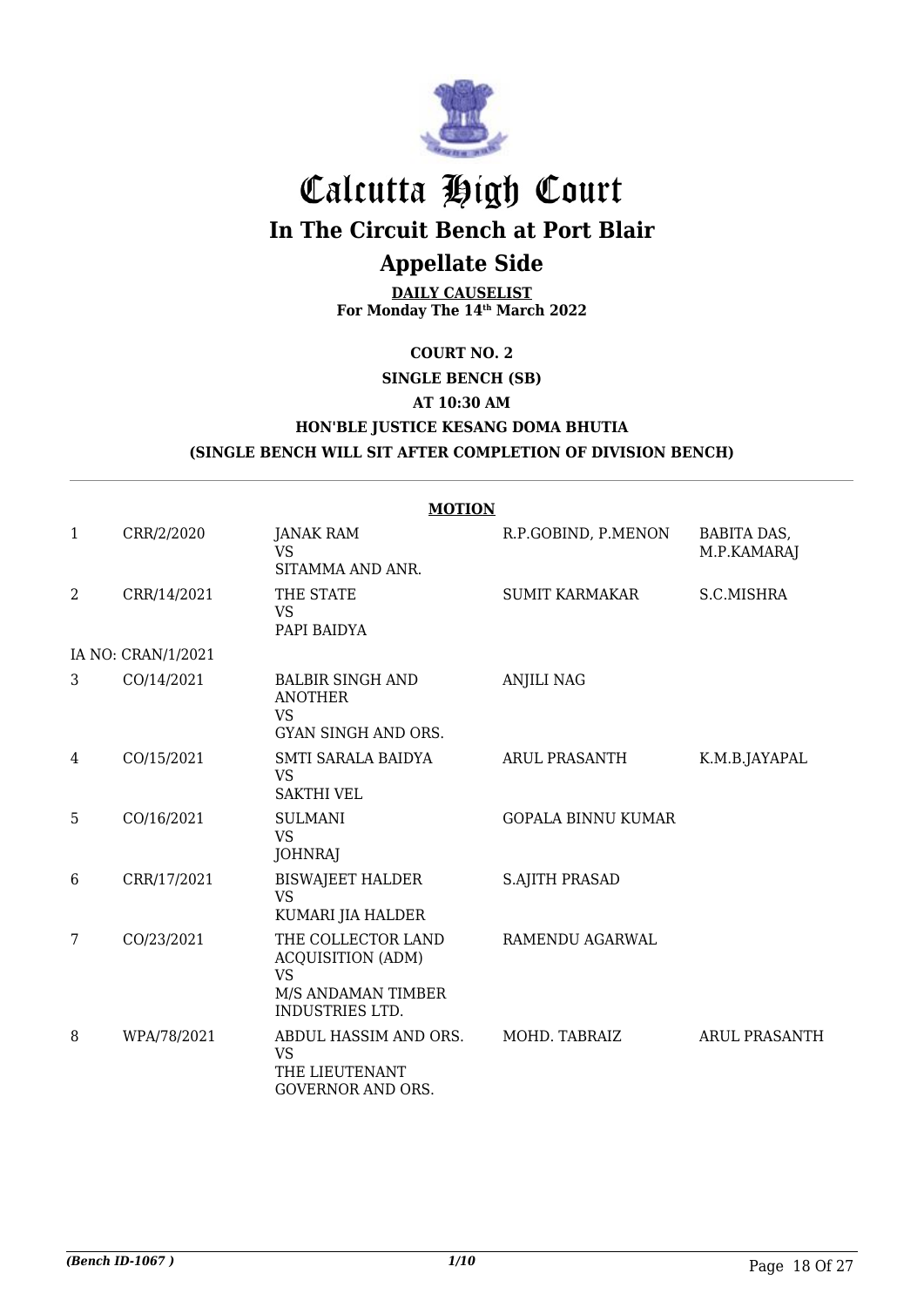| 9  | WPA/104/2021 | SMTI. VELLAIAMMAL<br><b>VS</b><br>THE ANDAMAN AND<br>NICOBAR ADMINISTRATION<br>AND 03 ORS.                              | S.C.MISHRA                   | <b>SHATADRU</b><br>CHAKRABORTY,<br><b>TASNEEM</b> |
|----|--------------|-------------------------------------------------------------------------------------------------------------------------|------------------------------|---------------------------------------------------|
| 10 | WPA/126/2021 | SMTI. PAVITRA KUMARI<br><b>VS</b><br>THE ANDAMAN AND<br>NICOBAR ADMINISTRATION<br>AND ORS.                              | K.M.B.JAYAPAL AND G.<br>MINI | RAMENDU<br>AGARWAL, G.BINNU<br><b>KUMAR</b>       |
| 11 | WPA/138/2021 | M.K.BANERJEE<br><b>VS</b><br>ANDAMAN AND NICOBAR<br><b>ADMINISTRATION AND</b><br>ORS.                                   | K.M.B.JAYAPAL, G.MINI        | <b>ARUL PRASANTH</b>                              |
| 12 | WPA/155/2021 | <b>SEEMA DEVI</b><br><b>VS</b><br>THE ANDAMAN AND<br>NICOBAR ADMINISTRATION<br>AND ANR.                                 | K.M.B.JAYAPAL                | <b>RAMENDU</b><br><b>AGARWAL</b>                  |
| 13 | WPA/160/2021 | <b>BALA CHANDRAN</b><br><b>VS</b><br>THE ANDAMAN AND<br>NICOBAR ADMINISTRATION<br>AND ORS.                              | S.AJITH PRASAD,<br>D.C.KABIR | V.TIWARI                                          |
| 14 | WPA/194/2021 | ANDAMAN SARVAJANIK<br>NIRMAN VIBAGH MAZDOOR<br>SANGH AND ANOTHER<br>VS<br>THE LT. GOVERNOR AND<br><b>OTHERS</b>         | <b>G.BINNU KUMAR</b>         | RAMENDU<br>AGARWAL,<br><b>V.D.SIVABALAN</b>       |
| 15 | WPA/199/2021 | SHONA LAVALAI ROY AND<br><b>ANOTHERS</b><br><b>VS</b><br>THE ANDAMAN AND<br>NICOBAR ADMINISTRATION<br>AND OTHERS        | KMB JAYAPAL, G MINI          | <b>ARUL PRASANTH</b>                              |
| 16 | WPA/204/2021 | <b>FATHIMA YUSUF</b><br><b>VS</b><br>THE ANDAMAN AND<br>NICOBAR ADMINISTRATION<br>AND ORS.                              | <b>ANJILI NAG</b>            | ARUL PRASANTH,<br><b>TULSI LALL</b>               |
| 17 | WPA/212/2021 | <b>SHAJAN T.OOMMEN</b><br>VS<br>ANDAMAN AND NICOBAR<br><b>ADMINISTRATION</b>                                            | <b>S.AJIT PRASAD</b>         | SHATADRU<br><b>CHAKRABORTY</b>                    |
| 18 | WPA/218/2021 | M/S HONEY BAR AND<br><b>RESTAURANT</b><br><b>VS</b><br>THE UNION TERRITORY OF<br>ANDAMAN AND NICOBAR<br>ISANDS AND ORS. | KMB JAYAPAL                  | MOHD. TABRAIZ                                     |
| 19 | WPA/243/2021 | SHRI C P SAJEEV AND ORS<br><b>VS</b><br>UNION OF INDIA AND ORS.                                                         | SOMA<br>CHOWDHURY(BANDHU)    | SHATADRU<br><b>CHAKRABORTY</b>                    |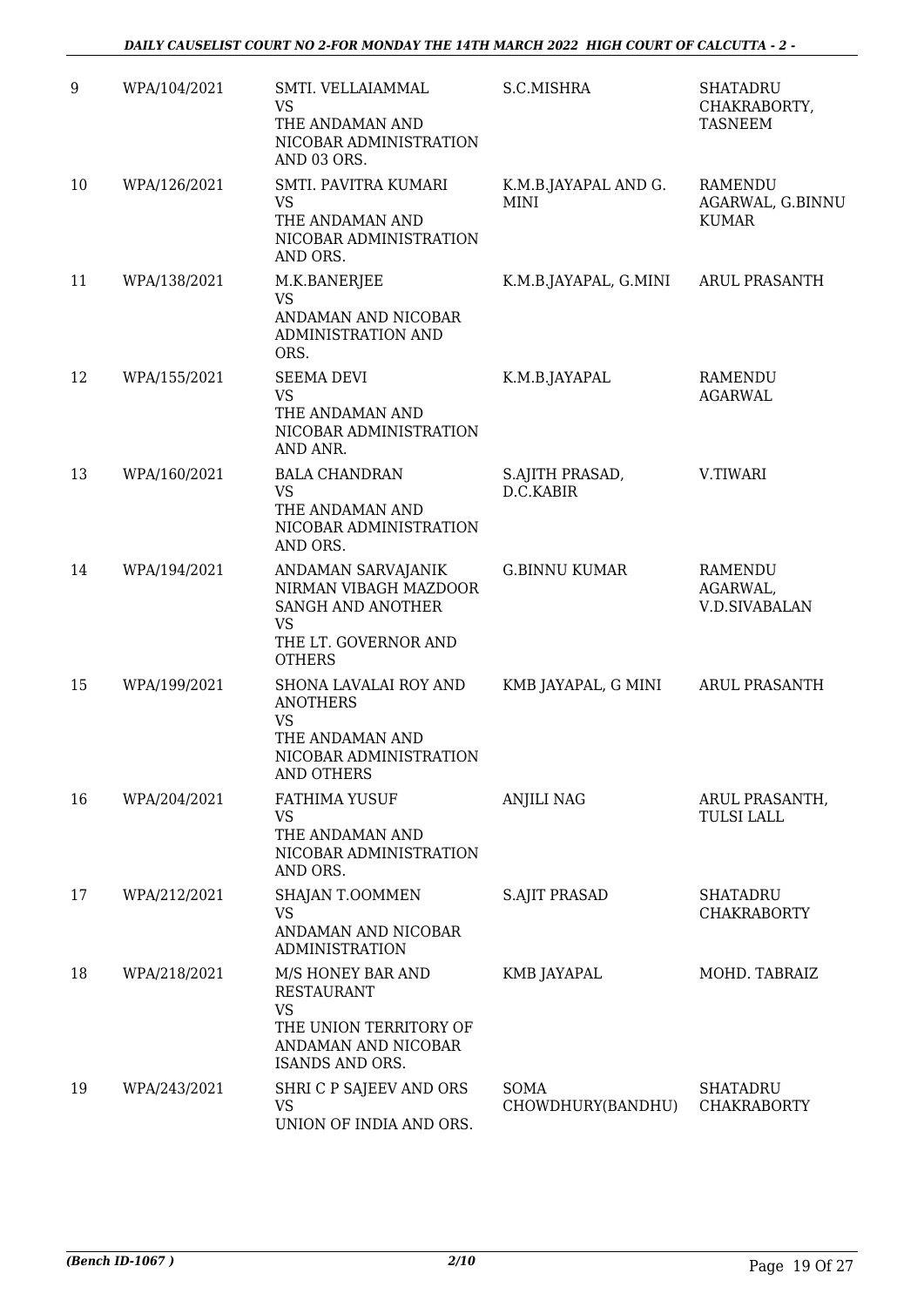| 20 | WPA/245/2021 | DR.MANGESH ANANDRAO<br><b>BANKAR</b><br><b>VS</b><br>THE CHAIRMAN, ANIMERS                                                     | <b>GOPALA BINNU KUMAR</b> | <b>RAMENDU</b><br><b>AGARWAL</b>                                    |
|----|--------------|--------------------------------------------------------------------------------------------------------------------------------|---------------------------|---------------------------------------------------------------------|
| 21 | WPA/261/2021 | M/S RIFLEX INDUSTRIES<br>PVT. LTD. (UNIT-V) AND<br><b>ANOTHER</b><br><b>VS</b><br>THE LIEUTENANT<br><b>GOVERNOR AND OTHERS</b> | <b>ANJILI NAG</b>         | <b>SHATADRU</b><br>CHAKRABORTY,<br><b>RAMENDU</b><br><b>AGARWAL</b> |
| 22 | WPA/268/2021 | K. SACHAWATI<br><b>VS</b><br>THE ASSISTANT ENGINEER                                                                            | K.SABIR                   |                                                                     |
| 23 | WPA/281/2021 | <b>BILLO RANI BAROI</b><br><b>VS</b><br>THE LIEUTENANT<br><b>GOVERNOR AND OTHERS</b>                                           | <b>ANANDA HALDER</b>      | <b>RAMENDU</b><br><b>AGARWAL</b>                                    |
| 24 | WPA/292/2021 | <b>K.KANNAN</b><br><b>VS</b><br>THE ANDAMAN AND<br>NICOBAR ADMINISTRATION<br><b>AND OTHERS</b>                                 | <b>S.GLORIA MARY</b>      | <b>RAMENDU</b><br><b>AGARWAL</b>                                    |
| 25 | WPA/294/2021 | PRAKASH MISTRY<br><b>VS</b><br>THE DEPUTY<br><b>COMMISSIONER AND</b><br><b>OTHERS</b>                                          | <b>ANANDA HALDER</b>      | RAMENDU<br><b>AGARWAL</b>                                           |
| 26 | WPA/299/2021 | <b>V.CHANDRAN</b><br><b>VS</b><br>THE LIEUTENANT<br><b>GOVERNOR AND ORS.</b>                                                   | <b>GOPALA BINNU KUMAR</b> | <b>SHATADRU</b><br><b>CHAKRABORTY</b>                               |
| 27 | WPA/301/2021 | <b>GOPAL GANGULI</b><br><b>VS</b><br>THE ELECTION<br>COMMISSIONER FOR UT,                                                      | N.A.KHAN                  |                                                                     |
| 28 | WPA/312/2021 | <b>ANANT RAO</b><br>VS<br>THE UNION TERRITORY OF<br>ANDAMAN AND NICOBAR<br><b>ISLANDS AND OTHERS</b>                           | K.M.B.JAYAPAL             |                                                                     |
| 29 | WPA/314/2021 | NARAYAN CH. MONDAL<br>VS<br>THE TEHSILDAR                                                                                      | <b>ANJILI NAG</b>         |                                                                     |
| 30 | WPA/316/2021 | KANAI LALL SARKAR AND<br><b>ANOTHER</b><br>VS<br>THE UNION TERRITORY OF<br>ANDAMAN AND NICOBAR<br><b>ISLANDS AND OTHERS</b>    | K.M.B. JAYAPAL            |                                                                     |
| 31 | CO/2/2022    | NAMITA MISTRY AND<br><b>ANOTHER</b><br><b>VS</b><br>PARITOSH MISTRY AND<br><b>OTHERS</b>                                       | <b>GOPALA BINNU KUMAR</b> |                                                                     |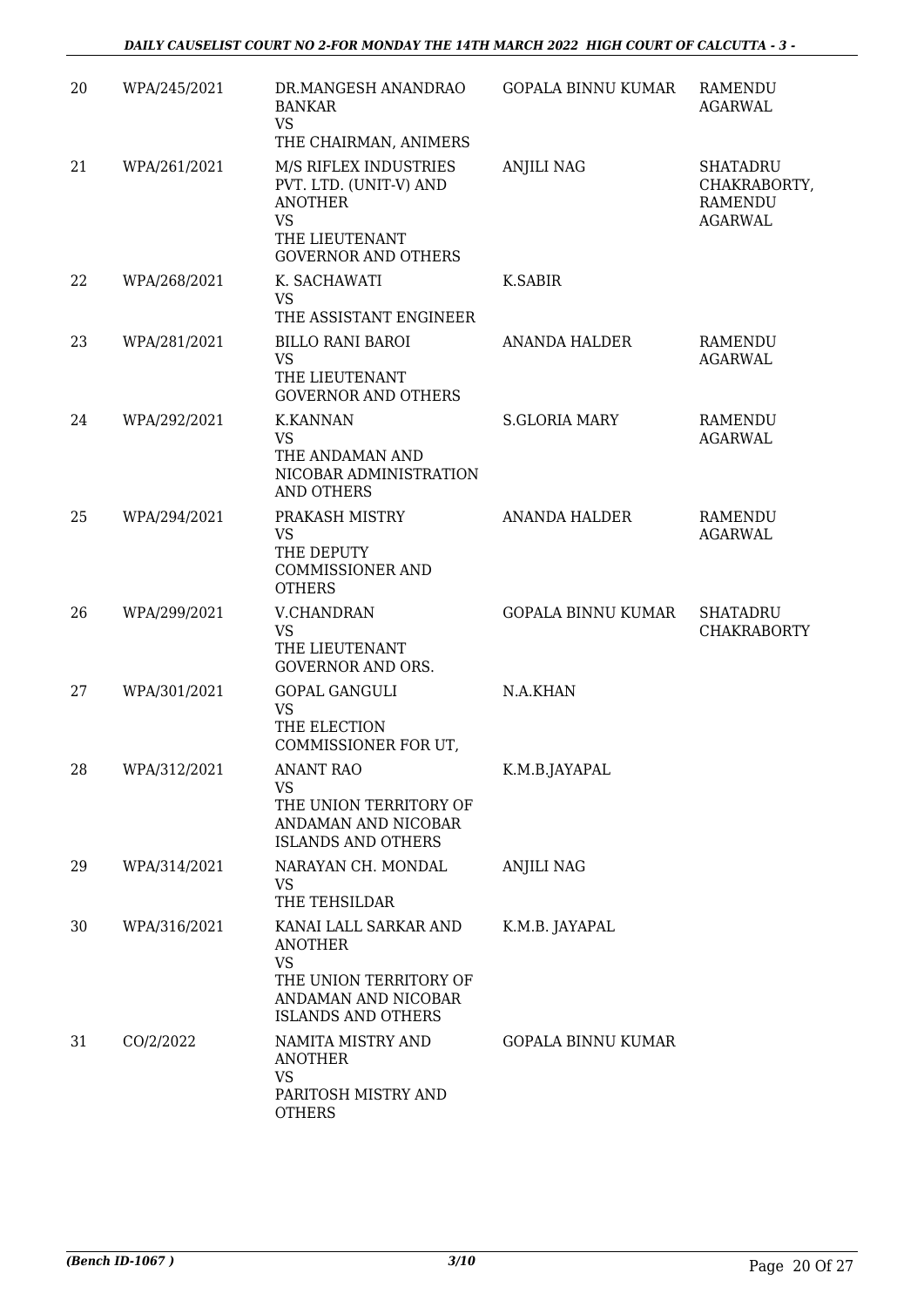| 32 | WPA/3/2022  | THE GENERAL SECRETARY<br>VS.<br>THE DIRECTOR<br>(CARI)/CIARI-ICAR THE<br>CENTRAL AGRICULTURAL<br>RESEARCH INSTITUTE             | N.A.KHAN                  |
|----|-------------|---------------------------------------------------------------------------------------------------------------------------------|---------------------------|
| 33 | CO/5/2022   | FATHIMA BIBI AND OTHERS MOHAMMED TABRAIZ<br>VS.<br>FATHIMA BIBI AND OTHERS                                                      |                           |
| 34 | WPA/10/2022 | K. JANARDHAN<br><b>VS</b><br>THE DEPUTY<br>COMMISSIONER (EXCISE)<br><b>AND OTHERS</b>                                           | ANANDA HALDER             |
| 35 | WPA/15/2022 | M. NOKRAJ<br><b>VS</b><br>THE UNION OF INDIA AND<br><b>OTHERS</b>                                                               | RAKESH KUMAR              |
| 36 | WPA/17/2022 | ANIL BAIDYA<br>VS<br>THE EXECUTIVE ENGINEER<br><b>AND OTHERS</b>                                                                | ANANDA HALDER             |
| 37 | WPA/21/2022 | GIRIRAJ CHARAN AND<br><b>ANOTHER</b><br><b>VS</b><br>THE UNION TERRITORY OF<br>ANDAMAN AND NICOBAR<br><b>ISLANDS AND OTHERS</b> | K.M.B.JAYAPAL             |
| 38 | WPA/23/2022 | <b>SHWETA SETH</b><br><b>VS</b><br>THE ANDAMAN AND<br>NICOBAR ADMINISTRATION<br><b>AND OTHERS</b>                               |                           |
| 39 | WPA/25/2022 | RAJA BHAGWAN DAS<br><b>KAPOOR</b><br>VS<br>THE ANDAMAN AND<br>NICOBAR ADMINISTRATION<br><b>AND OTHERS</b>                       | KMB JAYAPAL               |
| 40 | WPA/27/2022 | A. SUBRAMANIAM<br><b>VS</b><br>THE LIEUTENANT<br><b>GOVERNOR AND OTHERS</b>                                                     | <b>GOPALA BINNU KUMAR</b> |
| 41 | WPA/29/2022 | UPEN CHANDRA BISWAS<br>VS<br>THE ADMINISTRATION AND<br>NICOBAR ADMINISTRATION<br>AND OTHERS                                     | K.M.B.JAYAPAL             |
| 42 | WPA/31/2022 | <b>SASHI KALA</b><br><b>VS</b><br>THE ANDAMAN AND<br>NICOBAR ADMINISTRATION<br><b>AND OTHERS</b>                                | K.M.B. JAYAPAL            |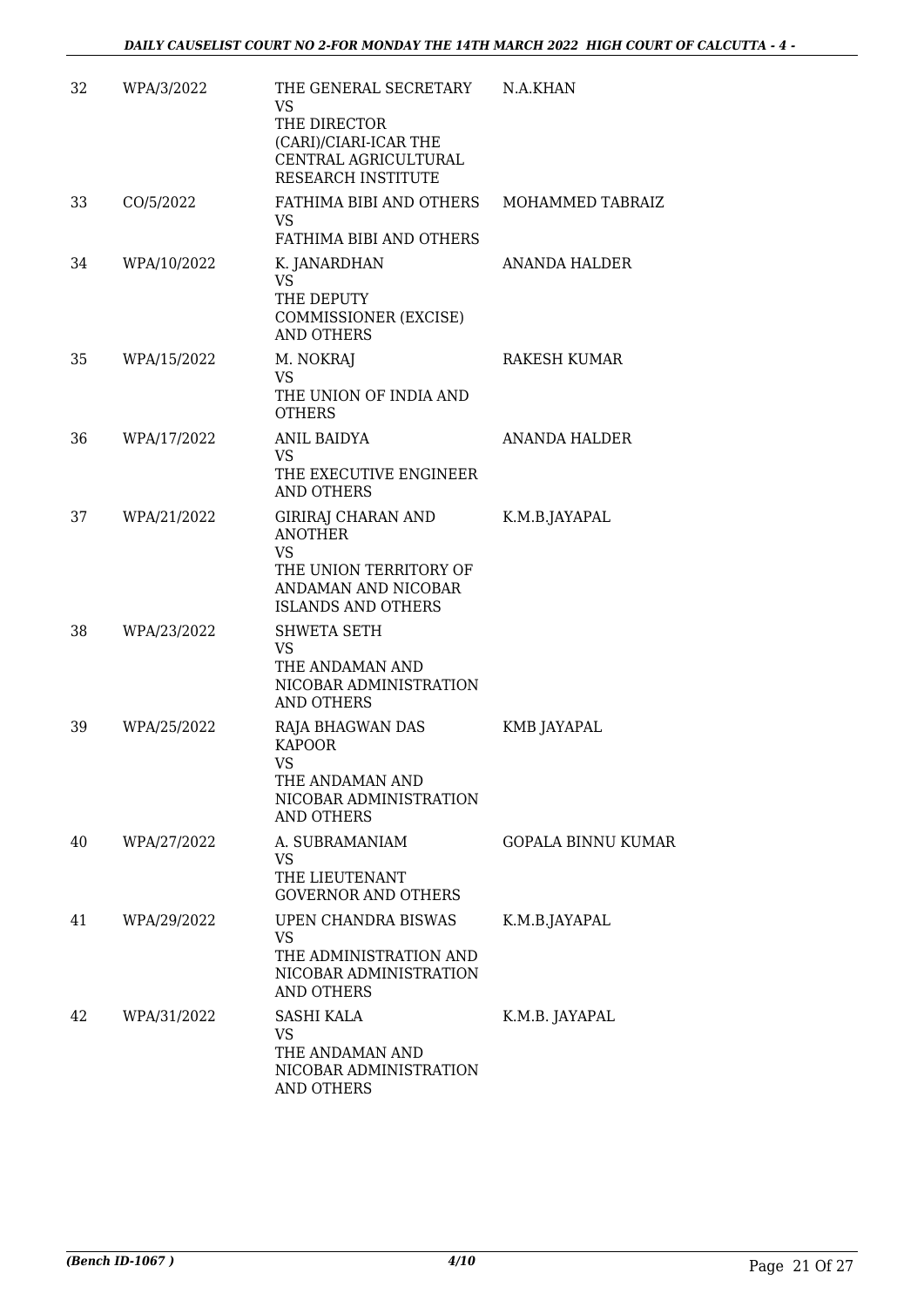| 43   | WPA/33/2022                     | SACHIN CHANDRA BISWAS<br>VS.<br>THE ANDAMAN AND<br>NICOBAR ADMINISTRTION<br><b>AND OTHERS</b>         | K.M.B. JAYAPAL                            |                                     |
|------|---------------------------------|-------------------------------------------------------------------------------------------------------|-------------------------------------------|-------------------------------------|
| 44   | WPA/35/2022                     | <b>SURILLA DEVI</b><br><b>VS</b><br>THE ANDAMAN AND<br>NICOBAR ADMINISTRATION<br><b>AND OTHERS</b>    | K.M.B. JAYAPAL                            |                                     |
| 45   | WPA/37/2022                     | Dr. NEELAVENI<br>VS<br>THE LIEUTENANT<br><b>GOVERNOR AND OTHERS</b>                                   | ANJILI NAG, VISHAL<br><b>KUMAR BISWAS</b> |                                     |
| 46   | WPA/41/2022                     | <b>ISHTIAK ALI</b><br>VS<br>THE ASSISTANT<br><b>COMMISSIONER</b><br>(SETTLEMENT) AND<br><b>OTHERS</b> | <b>ANANDA HALDER</b>                      |                                     |
| 47   | WPA/44/2022                     | MONICA GAYEN<br><b>VS</b><br>THE ASSISTANT ENGINEER                                                   | K. SABIR                                  |                                     |
| 48   | WPA/46/2022                     | SARMILA DEVI<br><b>VS</b><br>THE ANDAMAN AND<br>NICOBAR ADMINISTRATION<br><b>AND OTHERS</b>           | <b>KMB JAYAPAL</b>                        |                                     |
|      |                                 | <b>SPECIAL LEAVE TO APPEAL</b>                                                                        |                                           |                                     |
| 49   | CRA/14/2019                     | THE STATE<br><b>VS</b><br>A.JOSEMON                                                                   | S.KARMAKAR                                | <b>GOPALA BINNU</b><br><b>KUMAR</b> |
| wt50 | CRMSPL/1/2021                   | THE STATE<br><b>VS</b><br>A.JOSEMON                                                                   | S.KARMAKAR                                | <b>GOPALA BINNU</b><br><b>KUMAR</b> |
| 51   | CRMSPL/2/2021                   | THE STATE<br>VS<br>SUBHANKAR BHAKTA                                                                   | A.S.ZINU                                  |                                     |
| wt52 | CRA/19/2021                     | THE STATE<br><b>VS</b><br>SUBHANKAR BHAKTA AND<br><b>OTHERS</b>                                       | A.S.ZINU                                  |                                     |
|      | IA NO: CRAN/2/2021, CRAN/1/2021 |                                                                                                       |                                           |                                     |
| 53   | CRMSPL/1/2022                   | THE STATE<br><b>VS</b><br><b>SHIV SHANKAR</b>                                                         | A.S.ZINU                                  |                                     |
| wt54 | CRA/1/2022                      | THE STATE<br><b>VS</b><br><b>SHIV SHNAKAR</b>                                                         | A.S.ZINU                                  |                                     |
|      |                                 | <b>FOR ORDERS</b>                                                                                     |                                           |                                     |
| 55   | SAT/10/2020                     | <b>ANANTA</b><br>VS<br>RAMACHANDER AND ANR.                                                           | K.M.B.JAYAPAL                             | ANJILI NAG                          |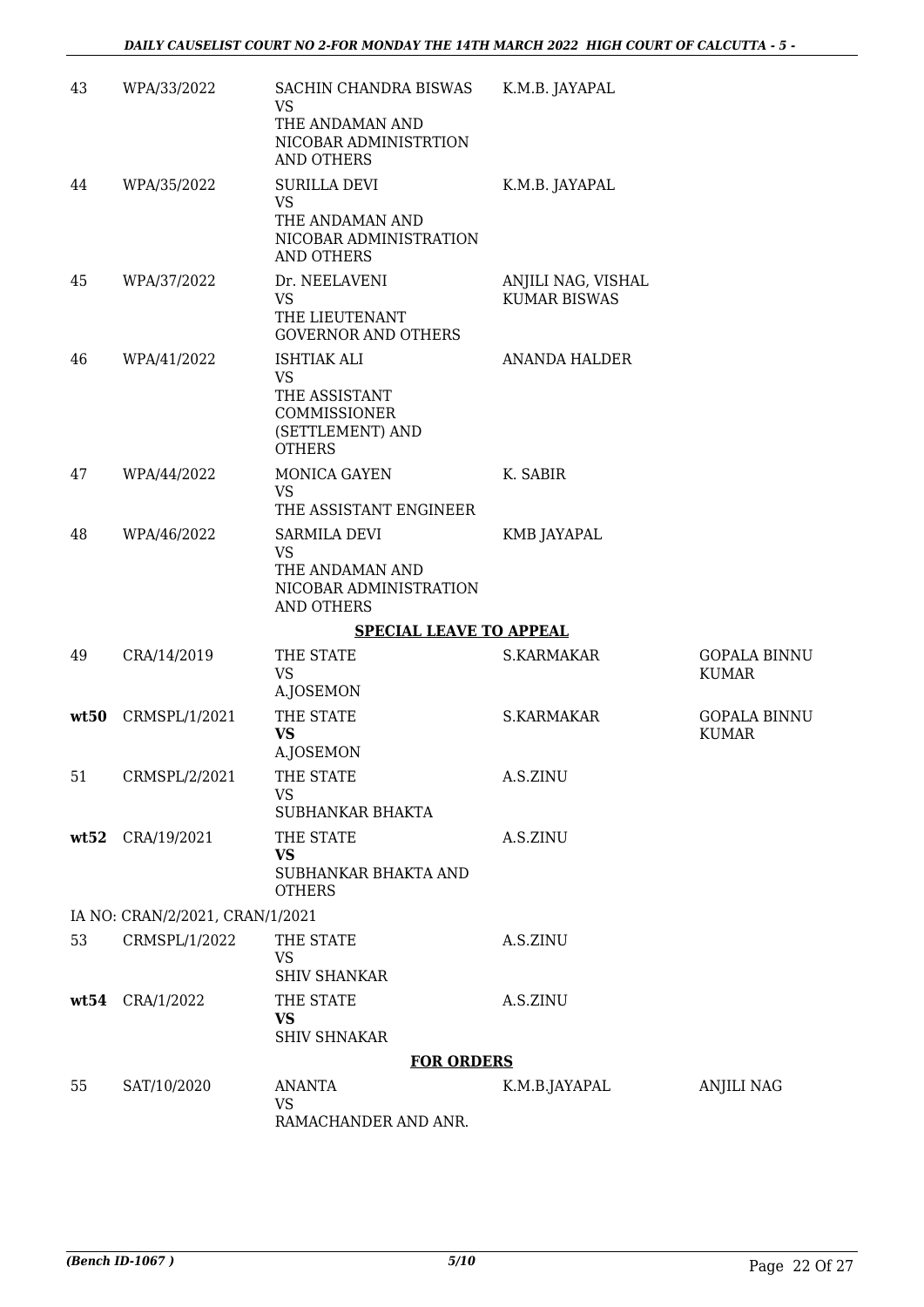| 56   | SAT/2/2021                      | M.RAMESHWARI<br><b>VS</b>                                        | <b>ANJILI NAG</b>                |                                     |
|------|---------------------------------|------------------------------------------------------------------|----------------------------------|-------------------------------------|
|      |                                 | K.KONDAIAH                                                       |                                  |                                     |
| 57   | CRR/15/2021                     | SWAPAN KUMAR DUTTA<br><b>VS</b><br>THE STATE                     | K.M.B.JAYAPAL, G.MINI            | <b>SUMIT KARMAKAR</b>               |
|      |                                 | <b>APPLICATION</b>                                               |                                  |                                     |
|      |                                 |                                                                  |                                  |                                     |
| 58   | CRR/16/2019                     | AHMED FAROOQ<br><b>VS</b><br>THE STATE                           | RAKESH PAL GOBIND                |                                     |
|      | IA NO: CRAN/1/2021              |                                                                  |                                  |                                     |
| 59   | FMAT/4/2020                     | MANJU BISWAS AND ORS.                                            | K.M.B.JAYAPAL                    | N.A.KHAN                            |
|      |                                 | <b>VS</b><br>THE MANAGER, NEW INDIA<br>ASSURANCE COMPANY<br>LTD. |                                  |                                     |
|      | IA NO: CAN/1/2021               |                                                                  |                                  |                                     |
| 60   | FMAT/3/2021                     | <b>AMIYO ROY</b><br><b>VS</b>                                    | <b>ANJILI NAG</b>                | RAMENDU                             |
|      |                                 | THE DIRECTOR AND<br><b>ANOTHER</b>                               |                                  | AGARWAL, LOKESH<br><b>CHEZIAN</b>   |
|      | IA NO: CAN/1/2021               |                                                                  |                                  |                                     |
| 61   | FAT/4/2021                      | MOHAMMED HANEEFA<br><b>VS</b>                                    | <b>ANANDA HALDER</b>             | ARUL PRASANTH                       |
|      |                                 | SARITA SUKUMARI KUJUR<br><b>ALIAS SAFEENA</b>                    |                                  |                                     |
| 62   | CRA/10/2021                     | THE STATE<br><b>VS</b>                                           | RAMENDU AGARWAL                  |                                     |
|      |                                 | <b>MANOJ PAUL</b>                                                |                                  |                                     |
|      | IA NO: CRAN/2/2021, CRAN/1/2021 |                                                                  |                                  |                                     |
| 63   | CRA/13/2021                     | MOHAN KUMAR<br><b>VS</b>                                         | MD. TABRAIZ                      | <b>SUMIT KARMAKAR</b>               |
|      |                                 | THE STATE                                                        |                                  |                                     |
|      |                                 | <b>FOR HEARING</b>                                               |                                  |                                     |
| 64   | CRR/1/2017                      | THE STATE (CBI)<br>VS<br>NEWAZESH ALI AND ORS.                   | RAKESH PAL GOBIND                | <b>ARUL PRASANTH</b>                |
|      | IA NO: CRAN/1/2021              |                                                                  |                                  |                                     |
|      | wt65 CRR/17/2018                | THE STATE (CBI)                                                  | RAKESH PAL GOBIND,               | MOHD. TABRAIZ                       |
|      |                                 | <b>VS</b><br>MAN MOHAN SINGH                                     | S.C.MISHRA                       |                                     |
| wt66 | CRR/18/2018                     | THE STATE (CBI)                                                  | RAKESH PAL GOBIND,               | <b>GOPALA BINNU</b>                 |
|      |                                 | <b>VS</b><br>PUSHPA RAJU                                         | S.C.MISHRA                       | <b>KUMAR</b>                        |
| wt67 | CRR/19/2018                     | THE STATE (CBI)<br><b>VS</b>                                     | RAKESH PAL GOBIND,<br>S.C.MISHRA | K.M.B.JAYAPAL                       |
|      |                                 | THOMAS HERENZ AND<br>ORS.                                        |                                  |                                     |
| 68   | CRA/6/2018                      | THE STATE<br><b>VS</b><br><b>SANDIP KUMAR</b>                    | <b>SUMIT KARMAKAR</b>            | <b>GOPALA BINNU</b><br><b>KUMAR</b> |

*DAILY CAUSELIST COURT NO 2-FOR MONDAY THE 14TH MARCH 2022 HIGH COURT OF CALCUTTA - 6 -*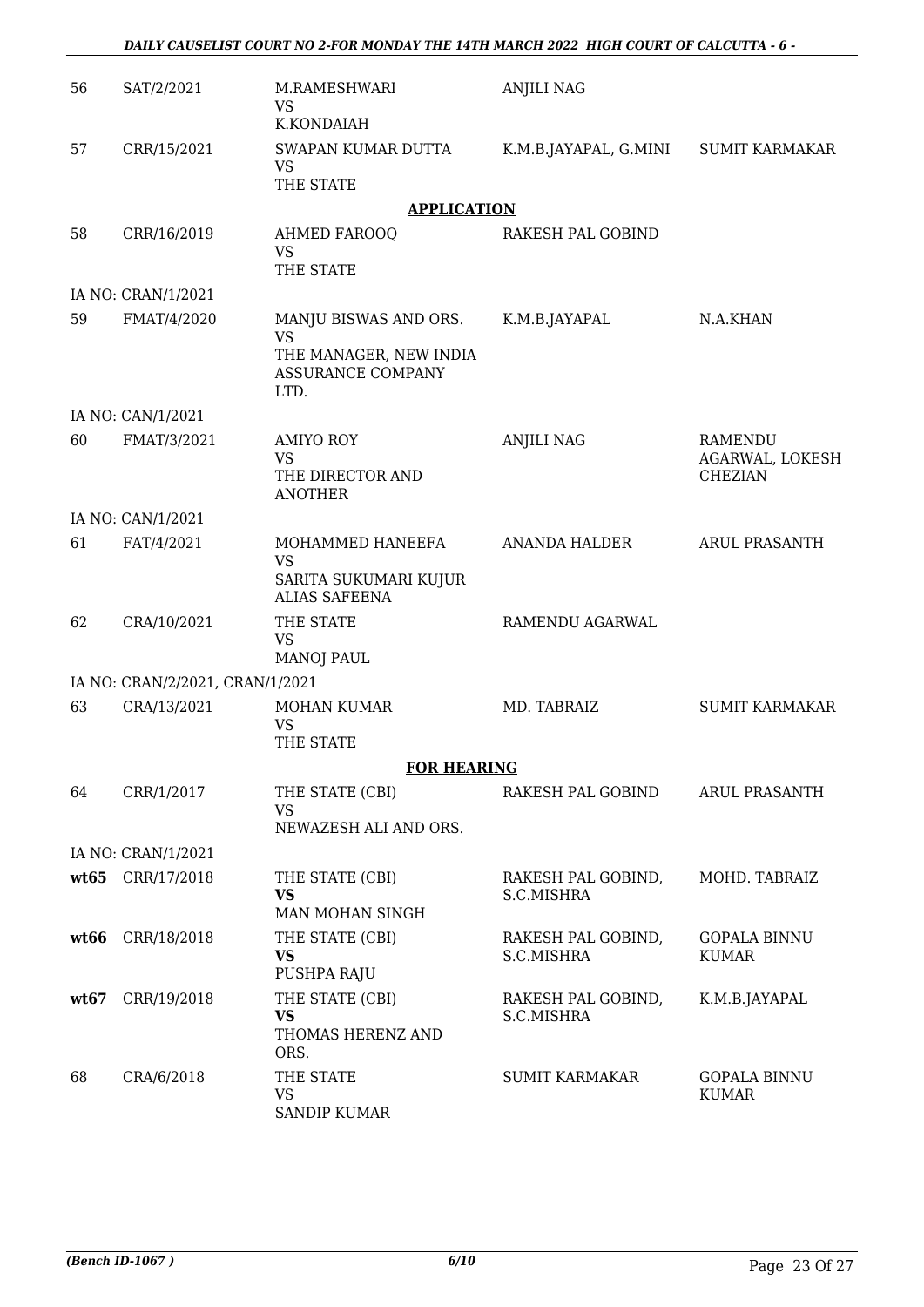| 69   | SA/1/2019    | USMAN ALI AND ORS.<br><b>VS</b><br>CHAMPA DEVI AND ORS.                                     | N.A.KHAN                                         | K.M.B.JAYAPAL,<br>G.MINI, SABRINA<br><b>BEGUM</b> |
|------|--------------|---------------------------------------------------------------------------------------------|--------------------------------------------------|---------------------------------------------------|
| wt70 | SA/2/2019    | USMAN ALI AND ORS.<br><b>VS</b><br>CHAMPA DEVI AND ORS.                                     | N.A.KHAN                                         | K.M.B.JAYAPAL,<br>G.MINI, SABRINA<br><b>BEGUM</b> |
| 71   | FMAT/3/2019  | SABITA DEVI AND ORS.<br><b>VS</b><br>THE MANAGER AND ANR.                                   | K.M.B.JAYAPAL, G.MINI                            | ARUL PRASANTH,<br><b>ANITHA HEGDE</b>             |
| 72   | CRA/3/2019   | THE STATE<br><b>VS</b><br>A.MAHESHWAR RAO AND<br>ORS.                                       | A.S.ZINU                                         | ANJILI NAG, GOPALA<br><b>BINNU KUMAR</b>          |
| 73   | SA/4/2019    | <b>JAI NARAYAN SINGH</b><br><b>VS</b><br><b>BADRUDDIN AND ORS.</b>                          | K.M.B.JAYAPAL                                    | N.A.KHAN                                          |
| 74   | SA/7/2019    | <b>SUKHODA ROY</b><br><b>VS</b><br>ANWESHA SARKAR AND<br>ANR.                               | AJAY KUMAR MANDAL                                | K.M.B.JAYAPAL,<br>G.MINI                          |
| 75   | CRA/11/2019  | <b>SUJIT MAJUMDAR</b><br><b>VS</b><br>THE STATE                                             | RAKESH PAL GOBIND,<br>S.C.MISHRA                 | A.S.ZINU                                          |
| 76   | CRA/12/2019  | PRADEEP HALDER<br><b>VS</b><br>THE STATE                                                    | D. ILANGO AND R.<br>PRADEEP                      | S.KARMAKAR                                        |
| 77   | CRR/18/2019  | <b>RUPESH KISHEN</b><br><b>VS</b><br>THE STATE                                              | RAKESH PAL GOBIND                                | <b>SUMIT KARMAKAR</b>                             |
| 78   | CRR/28/2019  | K.D.UNNITHAN<br><b>VS</b><br>THE STATE                                                      | <b>ANIL KUMAR</b><br><b>CHAKRABORTHY</b>         | <b>SUMIT KARMAKAR</b>                             |
| 79   | WPA/209/2019 | R. KAUSHALYA AND ORS.<br><b>VS</b><br>THE UNION OF INDIA AND<br>ORS.                        | ANJILI NAG, SHIPRA<br><b>MANDAL</b>              | MOHD. TABRAIZ                                     |
| 80   | WPA/226/2019 | <b>ANDAMAN TIMBER</b><br><b>INDUSTRIES LIMITED</b><br>VS<br>THE CHIEF SECRETARY<br>AND ORS. | K.M.B.JAYAPAL, G.MINI                            | <b>VIKAS TEWARY</b>                               |
| 81   | WPA/227/2019 | A.MURUGESAN AND ORS.<br><b>VS</b><br>THE UNION OF INDIA AND<br>ORS.                         | RAKESH PAL GOBIND,<br>S.C.MISHRA,<br>A.VENKATESH | TULSI LALL,<br>TASNEEM,<br><b>V.D.SIVABALAN</b>   |
| wt82 | WPA/152/2019 | ALOK KUMAR DAS AND<br>ORS.<br><b>VS</b><br>THE UNION OF INDIA AND<br>ORS.                   | RAKESH PAL GOBIND,<br>S.C.MISHRA                 | TULSI LALL,<br>TASNEEM,<br><b>V.D.SIVABALAN</b>   |
| 83   | WPA/238/2019 | SMTI. PRIYA MINJ<br><b>VS</b><br>THE ANDAMAN AND<br>NICOBAR ADMINISTRATION<br>AND ANR.      | K. M. B. JAYAPAL                                 | <b>VIKAS TEWARY</b>                               |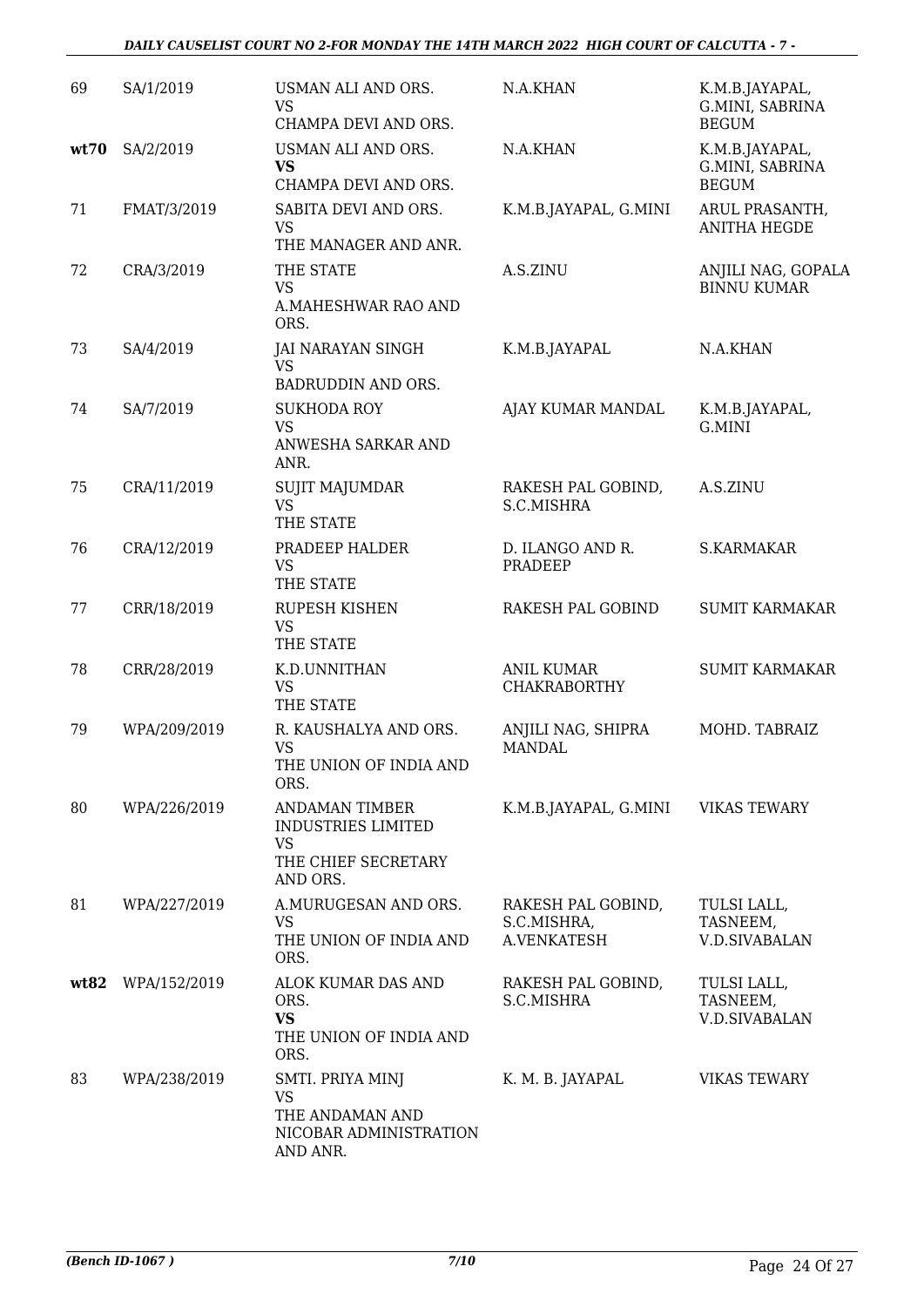#### *DAILY CAUSELIST COURT NO 2-FOR MONDAY THE 14TH MARCH 2022 HIGH COURT OF CALCUTTA - 8 -*

| 84 | WPA/243/2019      | KARTICK AND ORS.<br><b>VS</b><br>THE LIEUTENANT<br><b>GOVERNOR AND ORS.</b>                             | ANJILI NAG, SHIPRA<br><b>MANDAL</b>      | RAMENDU<br>AGARWAL                    |
|----|-------------------|---------------------------------------------------------------------------------------------------------|------------------------------------------|---------------------------------------|
| 85 | WPA/248/2019      | <b>A.SUNDAR</b><br><b>VS</b><br>THE HONBLE LIEUTENANT<br><b>GOVERNOR AND ORS.</b>                       | <b>GOPALA BINNU KUMAR</b>                | <b>SHATADRU</b><br><b>CHAKRABORTY</b> |
| 86 | WPA/267/2019      | THE GENERAL MANAGER,<br>ANIIDCO LTD.<br><b>VS</b><br>Y. JOHN AND ORS.                                   | ANJILI NAG, R.PRADEEP                    | <b>GOPALA BINNU</b><br><b>KUMAR</b>   |
| 87 | WPA/287/2019      | ISLAND TRAVELS PVT. LTD.<br><b>VS</b><br>THE ANDAMAN AND<br>NICOBAR ADMINISTRATION<br>AND ORS.          | DEEP CHAIM KABIR,<br><b>AJITH PRASAD</b> | <b>ANJILI NAG</b>                     |
| 88 | WPA/329/2019      | TOURIST WORKERS UNION<br>AND ANR.<br><b>VS</b><br>THE ANDAMAN AND<br>NICOBAR ADMINISTRATION<br>AND ORS. | <b>GOPALA BINNU KUMAR</b>                | V.TIWARI, ANJILI<br><b>NAG</b>        |
| 89 | CRA/1/2020        | SAROJIT KULLU<br><b>VS</b><br>THE STATE                                                                 | D.ILANGO                                 | M.P.KAMARAJ                           |
| 90 | SAT/1/2020        | M. T. SAIDU AND ORS.<br><b>VS</b><br>M/S. ANDAMAN TIMBER<br><b>INDUSTRIES LIMITED AND</b><br>ANR.       | K. VIJAY KUMAR                           | K. M. B JAYAPAL                       |
| 91 | FMA/1/2020        | <b>ARPITA GHOSH</b><br><b>VS</b><br>SHIV PRASAD AND ANR.                                                | LOKESH CHEZIAN                           | S.C.MISHRA                            |
| 92 | FMAT/2/2020       | <b>JAVED NISAR</b><br>VS<br>THE MANAGER, UNITED<br><b>INDIA INSURANCE</b><br>COMPANY LTD. AND ANR.      | K.M.B.JAYAPAL                            | N.A.KHAN, ARUL<br>PRASANTH            |
|    | IA NO: CAN/1/2021 |                                                                                                         |                                          |                                       |
| 93 | SAT/7/2020        | KALAIARASAN AND ORS.<br><b>VS</b><br>ASIF ALI AND ORS.                                                  | <b>ANJILI NAG</b>                        | KMB JAYAPAL                           |
| 94 | WPA/34/2020       | SMTI. REBA MONDAL<br><b>VS</b><br>THE UNION OF INDIA AND<br>ORS.                                        | ANANDA HALDER                            | RAMENDU<br><b>AGARWAL</b>             |
| 95 | WPA/54/2020       | <b>KISHEN RAM</b><br>VS<br>THE LIEUTENANT<br><b>GOVERNOR AND ORS.</b>                                   | G. MINI AND K.M.B.<br>JAYAPAL            | SHATADRU<br><b>CHAKRABORTY</b>        |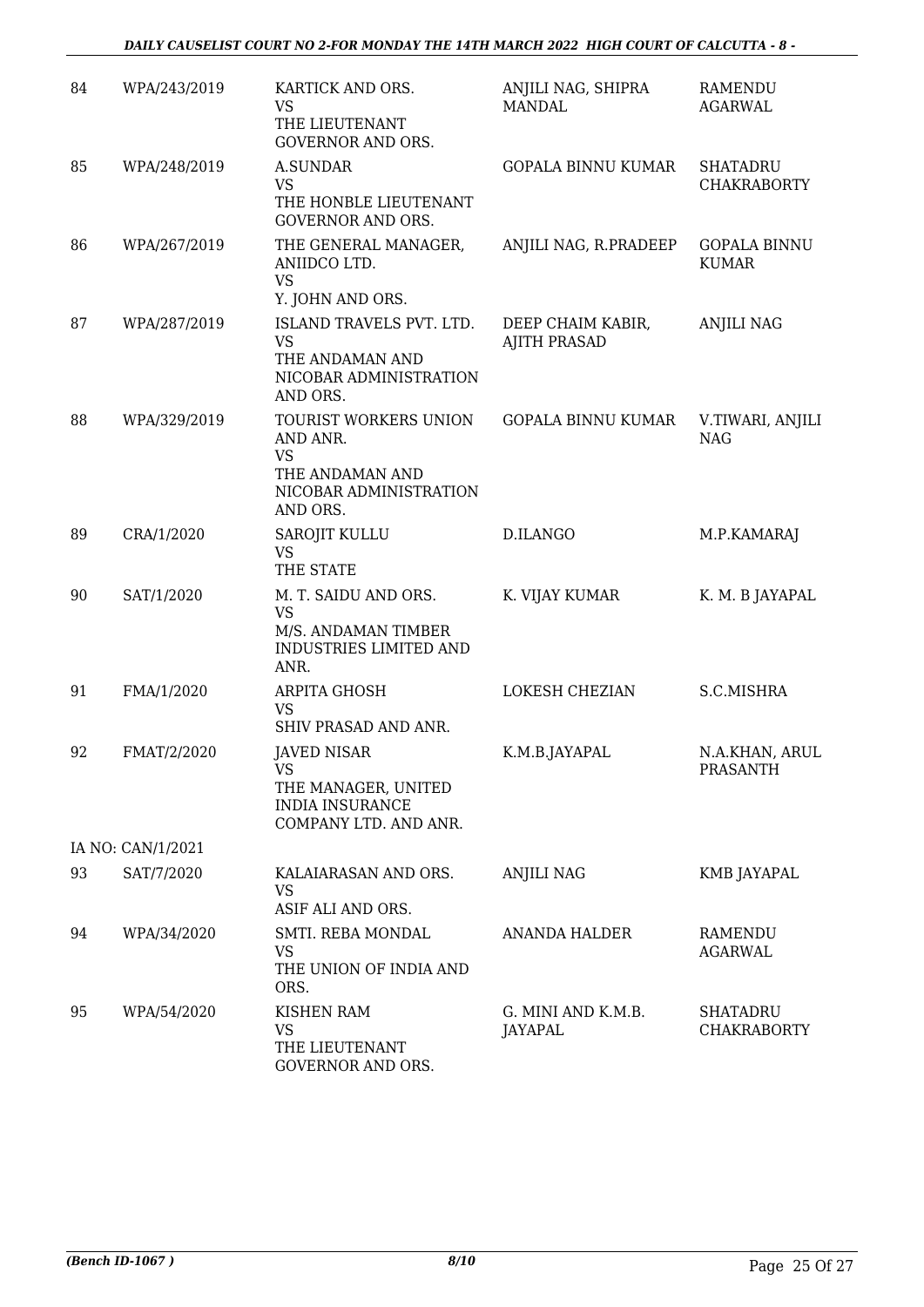| 96  | WPA/90/2020        | S. SHANMUGANATHAN<br><b>VS</b><br>ANDAMAN NICOBAR<br><b>ISLANDS INTEGRATED</b><br>DEVELOPMENT<br><b>CORPORATION LIMITED</b><br>(ANIIDCO) AND ANR. | <b>GOPALA BINU KUMAR</b>                 | <b>ANJILI NAG</b>                     |
|-----|--------------------|---------------------------------------------------------------------------------------------------------------------------------------------------|------------------------------------------|---------------------------------------|
| 97  | WPA/95/2020        | <b>ANITA XESS</b><br>VS<br>THE UNION OF INDIA AND<br>ORS.                                                                                         | <b>GOPALA BINNU KUMAR</b>                | <b>SHATADRU</b><br><b>CHAKRABORTY</b> |
| 98  | WPA/97/2020        | P.YADAVA RAO<br><b>VS</b><br>THE UNION OF INDIA AND<br>ORS.                                                                                       | <b>GOPALA BINNU KUMAR</b>                | <b>SHATADRU</b><br><b>CHAKRABORTY</b> |
| 99  | WPA/107/2020       | THE EXECUTIVE ENGINEER<br><b>VS</b><br>S.MANOHARI AND ORS.                                                                                        | V.TIWARI                                 | <b>G.BINNU KUMAR</b>                  |
|     | wt100 WPA/117/2020 | S.MANOHARI AND ORS.<br><b>VS</b><br>THE EXECUTIVE<br>ENGINEER, PORT BLAIR<br>NORTH DIVISION, APWD                                                 | <b>GOPALA BINNU KUMAR</b>                | V.TIWARI                              |
| 101 | WPA/109/2020       | <b>SASI KALA</b><br>VS<br>THE UNION OF INDIA AND<br>ORS.                                                                                          | K.M.B.JAYAPAL, G.MINI                    | <b>RAMENDU</b><br><b>AGARWAL</b>      |
| 102 | WPA/137/2020       | MOHD. NASRULLAH<br>VS<br>THE COMMISSIONER,<br><b>GOOD AND SERVICE TAX</b><br>AND ORS.                                                             | <b>ANANDA HALDER</b>                     | A.K.MANDAL                            |
| 103 | WPA/139/2020       | <b>RITA SIL</b><br><b>VS</b><br>THE ADMINISTRATOR<br>(LIEUTENANT GOVERNOR)<br>AND ORS.                                                            | <b>ANJILI NAG</b>                        | <b>ARUL PRASANTH</b>                  |
|     | wt104 WPA/190/2021 | <b>RITA SIL</b><br><b>VS</b><br>THE ADMINISTRATOR<br>(LIEUTENANT GOVERNOR)<br>AND ORS.                                                            | <b>ANJILI NAG</b>                        | <b>ARUL PRASANTH</b>                  |
| 105 | CRA/1/2021         | <b>SAMEER MONDAL</b><br>VS<br>THE STATE                                                                                                           | GOPALA BINNU KUMAR                       | A.S.ZINU                              |
| 106 | SAT/3/2021         | <b>SWAPAN MISTRY</b><br>VS<br>SUDHIR CHANDRA DAS<br>AND ORS.                                                                                      | ANANDA HALDER                            | <b>GOPALA BINNU</b><br><b>KUMAR</b>   |
| 107 | CRA/18/2021        | K. DURYODHAN<br>VS.<br>THE STATE AND ANOTHER                                                                                                      | DEEP CHAIM KABIR,<br><b>AJITH PRASAD</b> | A.S.ZINU                              |
| 108 | WPA/76/2021        | RAM BHAJAN<br><b>VS</b><br>THE LIEUTENANT<br><b>GOVERNOR AND ORS.</b>                                                                             | K.M.B JAYAPAL                            | <b>SHATADRU</b><br><b>CHAKRABORTY</b> |